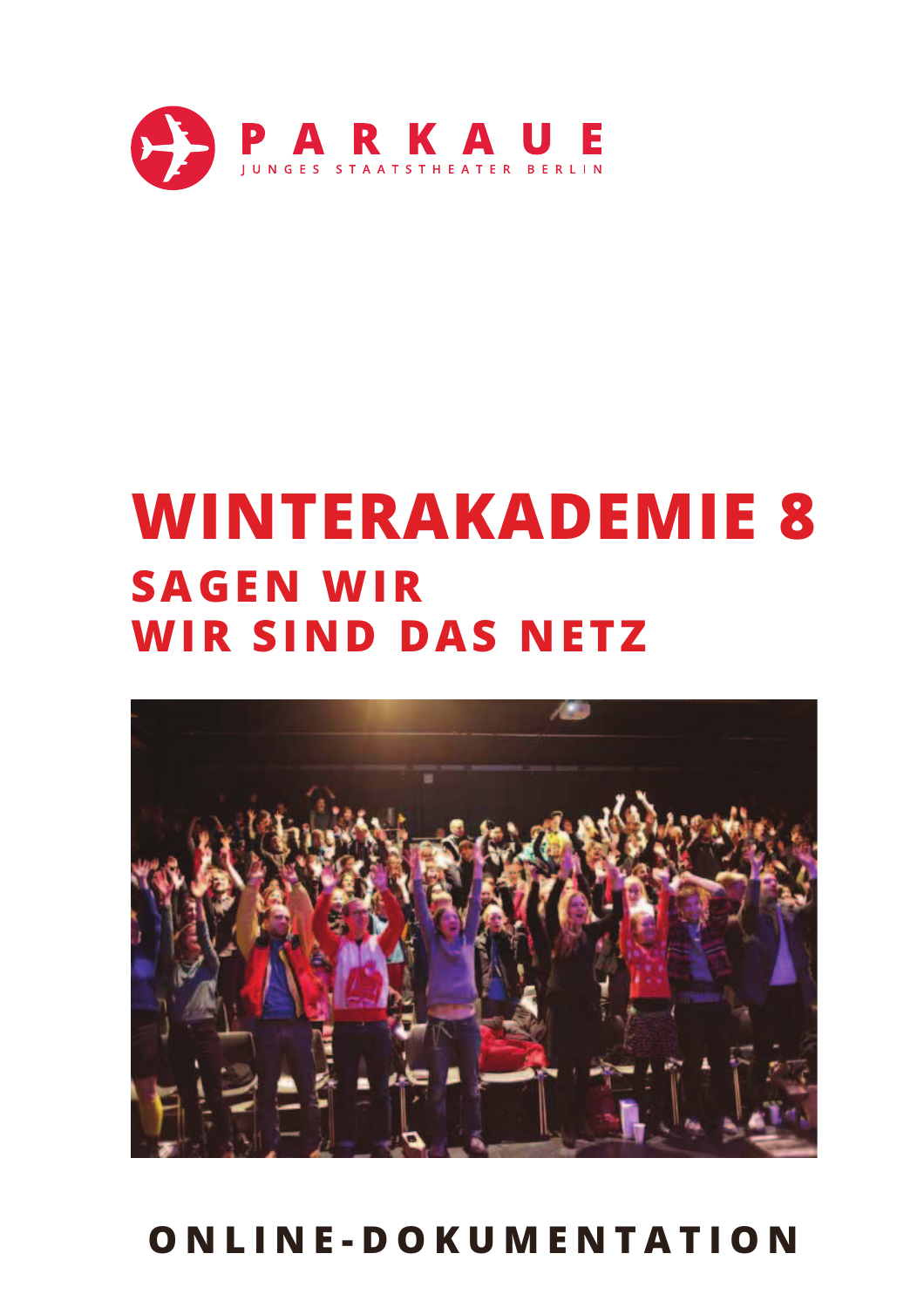## **Inhalt**

| Vorbemerkung |                                                                              | 3  |
|--------------|------------------------------------------------------------------------------|----|
| Labor 2      | Im Netz der denkenden Dinge                                                  | 4  |
|              | Vorab-Interview mit der Bühnenbildnerin Frieda Schneider                     | 4  |
|              | Im Netz der denkenden Dinge                                                  | 7  |
|              | Reflexions-Interview mit der Bühnenbildnerin Frieda Schneider                | 9  |
| Labor 3      | http://mmm.mechanik-muskelkraft-magie.org/                                   | 13 |
|              | Vorab-Interview mit den Performancekünstlerinnen Harder & Schultz            | 13 |
|              | Auf hoher See oder: "Wir mussten diese Kinder irgendwie<br>erforschen."      | 23 |
|              | Reflexions-Interview mit den Performance-Künstlerinnen<br>Harder & Schultz   | 25 |
| Labor 6      | Radioraum - Raumradio                                                        | 33 |
|              | Vorab-Interview mit dem Medienkünstler Udo Noll                              | 33 |
|              | Sagen wir, Experten treffen aufeinander                                      | 38 |
|              | Reflexions-Interview mit dem Medienkünstler Udo Noll                         | 40 |
| Labor 7      | Überwachen Überwachen                                                        | 42 |
|              | Vorab-Interview mit dem Urban Artist SWEZA                                   | 42 |
|              | ÜBERWACHEN ÜBERWACHEN                                                        | 47 |
| Labor 9      | Status: Was machst du gerade?                                                | 49 |
|              | Vorab-Interview mit Helgard Haug & Daniel Wetzel<br>von Rimini Protokoll     | 49 |
|              | Die "Vermehrung der Erfahrenheit durch den Trieb,<br>allerlei zu versuchen." | 53 |
|              | Reflexions-Interview mit Helgard Haug von Rimini Protokoll                   | 56 |
| Labor 10     | Netz für die Welt                                                            | 60 |
|              | Vorab-Interview mit dem Zentrum für Politische Schönheit                     | 60 |
|              | Die Kunst, politisch zu sein                                                 | 61 |
|              | Reflexions-Interview mit dem Zentrum für Politische Schönheit                | 64 |
| Anhang       |                                                                              | 66 |
|              | Laborleitungen                                                               | 66 |
|              | Laborassistenzen / Autorinnen und Autoren                                    | 67 |
| Impressum    |                                                                              | 69 |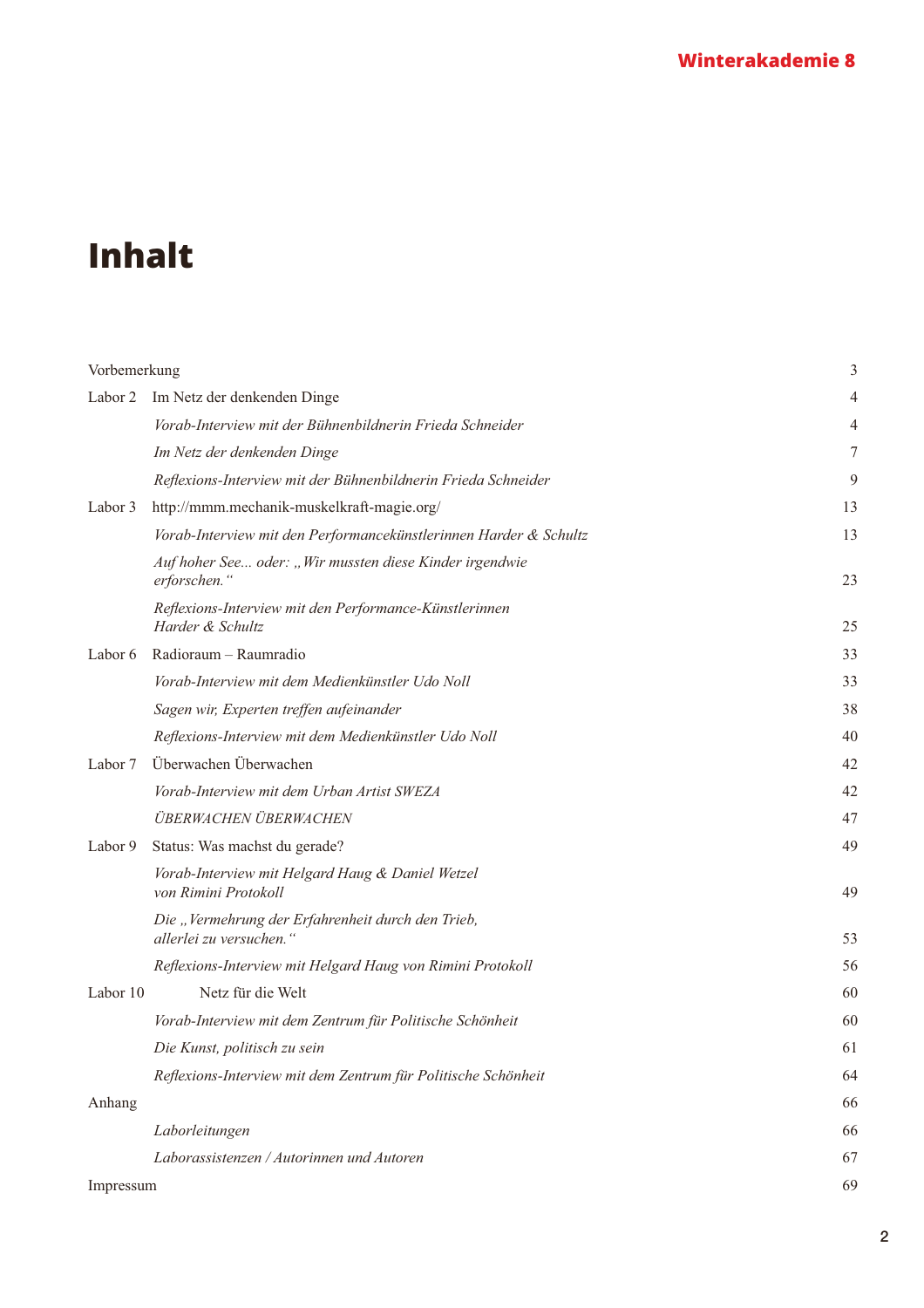## **Labor 3** http://mmm.mechanik-muskel kraft-magie.org/



## Vorab-Interview mit den Performancekünstlerinnen Harder & Schultz

Das Interview führte Franziska Hanisch

Wie geht's euch? Was herrscht vor, mehr Vorfreude, mehr Panik? Wie ist die Stimmung?

Joy Harder: Vorfreude überwiegt, würde ich sagen.

Könnt ihr etwas zu euch sagen: wer ihr seid, was ihr so macht und wie eure Arbeitsmethoden und Arbeitsprinzipien sind?

Joy Harder: Also, im Programm stehen wir als Performance-Künstlerinnen. Als Selbstbezeichnung ist das auch durchaus adäquat. "Harder & Schultz" ist ein Duo-Projekt, und das Labor ist jetzt das vierte Projekt, das wir gemeinsam umsetzen. Wobei all diese Projekte vom Format her sehr unterschiedlich waren: von Videoinstallationen über Interventionen bis zur Winterakademie, die sowieso ein sehr spezifisches Projekt ist.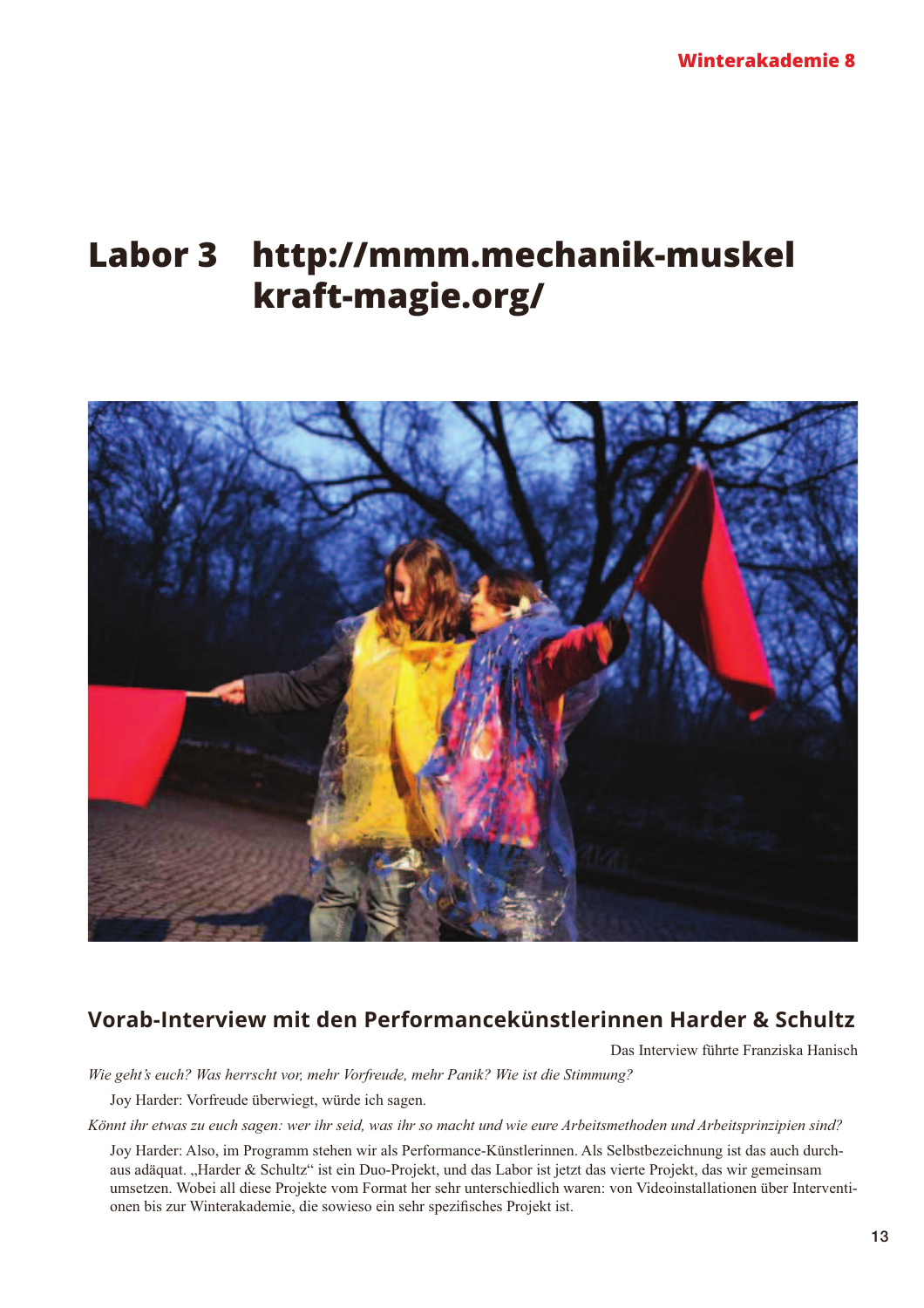Marie-Alice Schultz: Was alle unsere Projekte verbindet, ist, dass wir sie öffnen, so dass andere Leute mitmachen können. Das heißt; wir haben keine fertige künstlerische Arbeit, die wir zeigen, sondern wir kommen mit einer Frage oder mit Bildern und laden dann Leute dazu ein. Deshalb passt dieses Format jetzt auch zu uns, weil wir natürlich hoffen, eigene Ideen zu erlangen. [lachen]

#### Habt ihr einen inhaltlichen Schwerpunkt?

Marie-Alice Schultz: Wir arbeiten viel mit Archivmaterial und alten Abbildungen, recherchieren zu Darstellungsformen bestimmter Themen. Einmal ging's bei uns um den Tod, das neueste Thema ist jetzt "Feste feiern" – da gehen wir der Frage nach, wie etwas repräsentiert oder wiedergegeben wird. Oft liegt den Arbeiten also eine Art Archiv zugrunde oder es wird durch uns eines angelegt.

Joy Harder: Mit dem Labor ergibt sich genauso eine Überschneidung von Interessen. Wir suchen uns Themen, die einen gewissen gesellschaftspolitischen Kontext haben; wie beim Thema Tod, das die Frage nach gesellschaftlichen Tabus aufwirft, oder wie "Feste feiern" eine Frage nach kulturellen Praktiken ist. Beim Netzwerk oder Netz liegt die Relevanz der Fragestellung ebenfalls auf der Hand.

Wie bindet ihr die Leute ein?

Marie-Alice Schultz: Wir haben zum Beispiel bei Festivals Räume konstruiert, in die wir Leute eingeladen haben, die wir dann mit einer bestimmten Frage gefilmt haben, oder wir sind mit denen in den Park gegangen, oder sie suchten sich den Ort selber aus, wo sie uns etwas dazu erzählt haben. Also, wir führen viele Gespräche, filmen die und schneiden dann teilweise zum Bild der Person eine eigene, fremde Tonspur dazu, woraus dann Archivmaterial wird.

#### Habt ihr vom Alter her immer eine Zielgruppe, oder ist das unterschiedlich?

Marie-Alice Schultz: Nein, eigentlich nicht. Wir versuchen das zu fächern, da wir, gerade auch bei dem Thema Tod, aus verschiedenen Religionen und Altersgruppen Stellungnahmen brauchen, weil sie sich sehr unterscheiden.

Joy Harder: Da ging's vom Kind bis zum sehr alten Menschen. Die Herangehensweise ist grundsätzlich eine offene und vielleicht nicht überkomplexe. Das macht es möglich, ganz unterschiedliche Altersgruppen oder Klassen von Menschen anzusprechen. Und neben diesem partizipativen Anspruch würde ich noch sagen, dass das Durchsetzen von Systemen, die schon da sind, auch eine Herangehensweise ist. So, wie wir uns jetzt mit dem Netzwerk an allen möglichen Orten am Theater platzieren, so haben wir es beispielsweise auch in Stadträumen gemacht oder bei Eröffnungsveranstaltungen größerer Festivals. Mit so einem leicht viralem Gedanken.

#### Wie definiert ihr für euch Netz, hier bei dem Labor? Was hat euer Labor mit Netz zu tun?

Marie-Alice Schultz: Für mich ist es das, was mich auch generell interessiert, der Parcours, oder der Ablauf. Die Möglichkeit des Übersetzungsvorgangs. Wir haben nicht ein Medium, das alles transportiert, sondern wir müssen von verschiedenen Medien immer weiter gießen oder übertragen, das finde ich ganz spannend. Und das sowohl von einer kleinen zweidimensionalen Zeichnung bis hin zum Bauplan und dann auch zur dreidimensionalen Umsetzung. So dass Leute in einem Haus tatsächlich verschaltet werden können.

Joy Harder: Wenn man sich das Wort "Internet" anguckt, dann heißt das erst einmal nur "Netz". Netzwerk aus Netzwerken. Das ist genau dieser Gedanke. Man hat das Rohrpostsystem, man hat das Dosenpostsystem, man hat irgendwie den Seeweg, und diese Netze verschaltet man zu einem Gesamtnetz. Da wird dieser Übersetzungsvorgang so wichtig.

Was ist denn die Ouintessenz des Labors, des Themas, wenn ihr das in drei Sätzen wiedergeben müsstet?

Joy Harder: Ich würde das jetzt spontan damit beantworten, dass es nicht darum geht, ein möglichst effizientes Netz zu bauen, sondern ein Netz, in dem sich möglichst viel abspielt. Und zwar anschaulich. Und begreifbar auch, im Sinne von Anfassen.

Marie-Alice Schultz: Zu Beginn hatten wir auch noch den Begriff der Störung stark gemacht: was passiert gerade (auch spielerisch)? Oder was kann sich an neuen Sinnzusammenhängen ergeben, wenn etwas wie bei der stillen Post falsch weitergegeben wird?

#### Ist das jetzt nicht mehr im Fokus?

Marie-Alice Schultz: Doch, wir haben es jetzt nicht mehr so zentral, aber es ist schon von Interesse.

Joy Harder: Ja, der Witz an der Störung ist: man muss gegen sie arbeiten, damit sie eintritt.

Marie-Alice Schultz: Deshalb haben wir jetzt davon Abstand genommen. Wir perfektionieren die Störung.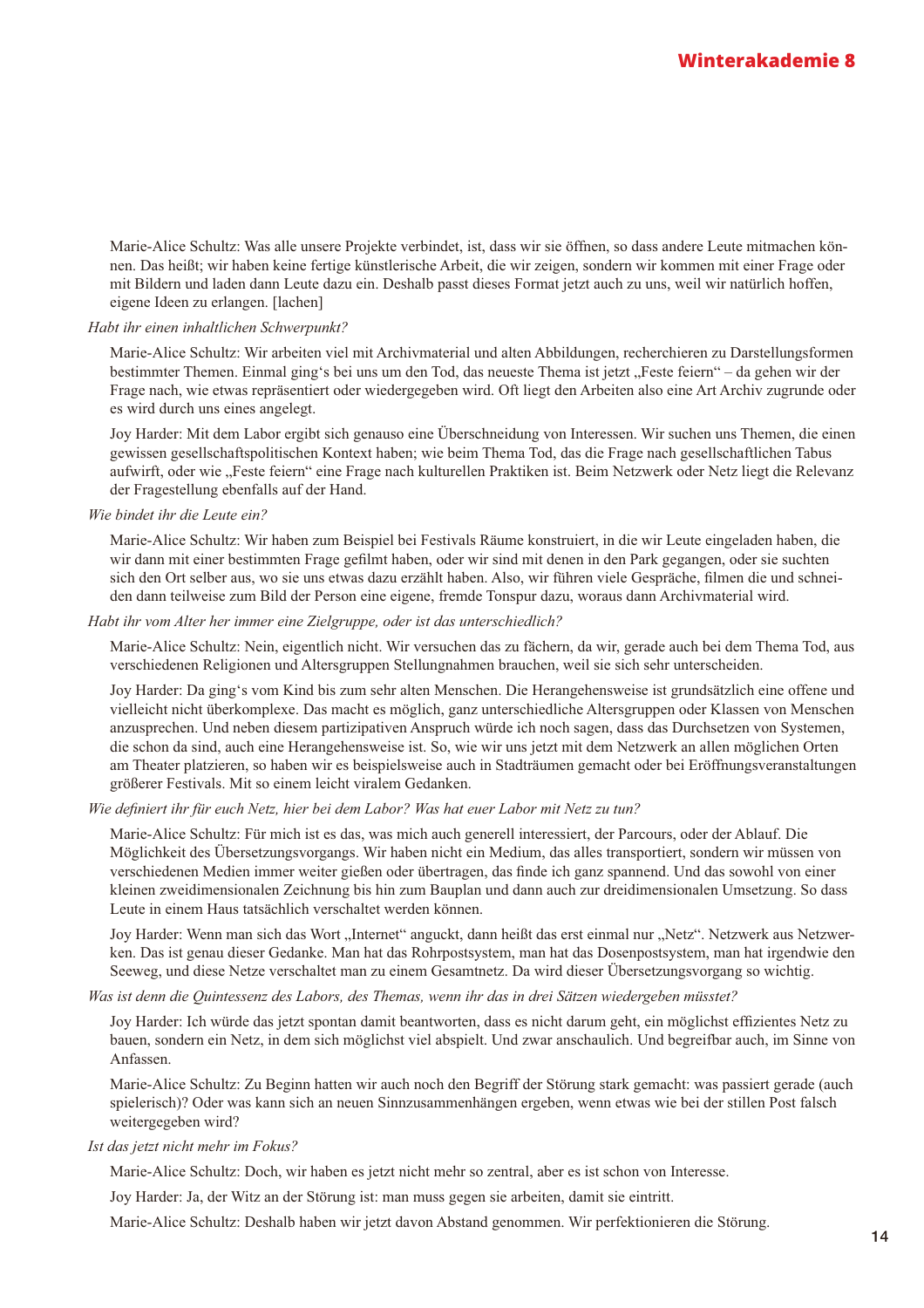Joy Harder: Oder wir sind noch nicht, auch nur ansatzweise, an diesem Punkt von Effektivität, an dem sich die Störung überhaupt vermeiden ließe.

Gibt's für euch und euer Labor eine zentrale Fragestellung? Oder auch für die Kinder? Was sollen sie herausfinden, oder was wollt ihr herausfinden?

Joy Harder: Ich würde gern herausfinden, welchen Wert, oder welchen alternativen Wert ein Netzwerk hat, das nicht effizient ist. Ich hoffe, dass wir am Ende der Woche nicht alle enttäuscht sind, weil es relativ ineffektiv ist, sondern dass wir alternative Erfahrungswerte generieren und erkennen.

Marie-Alice Schultz: Den Körper hatten wir noch als Schwerpunkt. Wir wollen gucken, ob man in unserem Netz wirklich etwas Dreidimensionales verschicken kann. Das meint Hindernisbewältigung durch die Räumlichkeit und die Höhenunterschiede, was heutzutage keine Rolle mehr spielt, wenn alles durch die Wand geschickt werden kann. Das Gewicht spielt auch wieder eine Rolle.

Joy Harder: Eine große Rolle sogar. Wie schwer darf etwas sein, damit es überhaupt durch Teile des Netzes laufen kann?

Marie-Alice Schultz: Wir hoffen durch eine Art Rückschritt in der Anlage des Netzes Freiraum zu schaffen oder etwas ganz anderes zu verschicken, das dadurch wieder eine Bedeutung erlangt. Wie auch der Körper, der prinzipiell wieder in Aktion treten muss, um irgendwelche Seile oder Ähnliches zu ziehen.

Darauf weist eure Fake-Internet-Adresse "mmm.mechanik-muskelkraft-magie.de" bereits hin?

Marie-Alice Schultz: Das war ja die Idee, dass wir das W.W.W. um 180 Grad drehen und auf den Kopf stellen.

Joy Harder: Daran ist auch interessant, dass mit der Wichtigkeit der Körper die Netzbetreiber zu Performern werden. Wenn das Netz in Betrieb genommen wird, ist es spannend zu gucken, inwiefern man selbst zum Performer wird.

Habt ihr eine Idee, was ihr macht, wenn die Kids gar keine Performer und Performerinnen sein wollen, oder wie ihr sie dahin führt?

Marie-Alice Schultz: Ich gehe davon aus, dass sie es sein wollen. Weil man einfach das Interesse hat, diese Apparate zu bedienen. Man wird ganz automatisch in diese Rolle fallen, wenn man sich der Sachen annimmt. Das ist ja auch keine "Rolle".

Joy Harder: Nein, ist es nicht, wenn man tatsächlich eine Aufgabe zu erfüllen hat. Das wäre jetzt der Unterschied zum Theater: eine Rolle zu spielen oder Performanz im Sinne von Durchführung, oder Leistung, heißt, ich performe, auch, wenn ich eine ganz praktische Aufgabe erfülle.

Also ist Performance für euch, eine praktische Aufgabe zu erledigen?

Jov Harder: Für mich als Performancekünstlerin: ia.

Marie-Alice Schultz: Ja, also der Vollzug einer Handlung.

Joy Harder: Das Tun von Etwas.

Aber das machen Rollen im Theater auch?

Joy Harder: Die erzählen vor allem.

Marie-Alice Schultz: Aber sie gehen eher von einer Person oder einem Charakter aus. Bei uns ist der Charakter eher durch die Handlung, die er ausführt, konstituiert.

Joy Harder: Das System lässt beides zu. Man kann sagen: ich bin ein Postbeamter. Ich zeige jetzt, dass ich etwas in diese Box stecke. So, als ob dann etwas passiert, auch wenn gar nichts passiert. Es lässt aber auch diese absolut notwendige praktische Umsetzung zu. Ich glaube auch, dass es dann Positionen gibt, auf denen man mehr mit Nutzern des Netzes zu tun hat. Wenn man zum Beispiel am Postschalter steht und fast in der Rolle des Schalterbeamten auftritt mehr, als wenn man an einer Stelle sitzt, an der man morst und damit wesentlich weniger in Erscheinung tritt. Da können die Kinder ihre Position finden, in der sie sich wohlfühlen.

Wie ist die Idee von eurem Labor entstanden? Was war der Aufhänger oder Anlass?

Marie-Alice Schultz: Das war dieser Laptop von dem Bühnenbildner-Kind, von dem du erzählt hast. Das hatte sich so einen analogen Holzlaptop nachgebaut, der mit Kreide beschreibbar war. Der hat eine Tastatur, diese Rundungen wie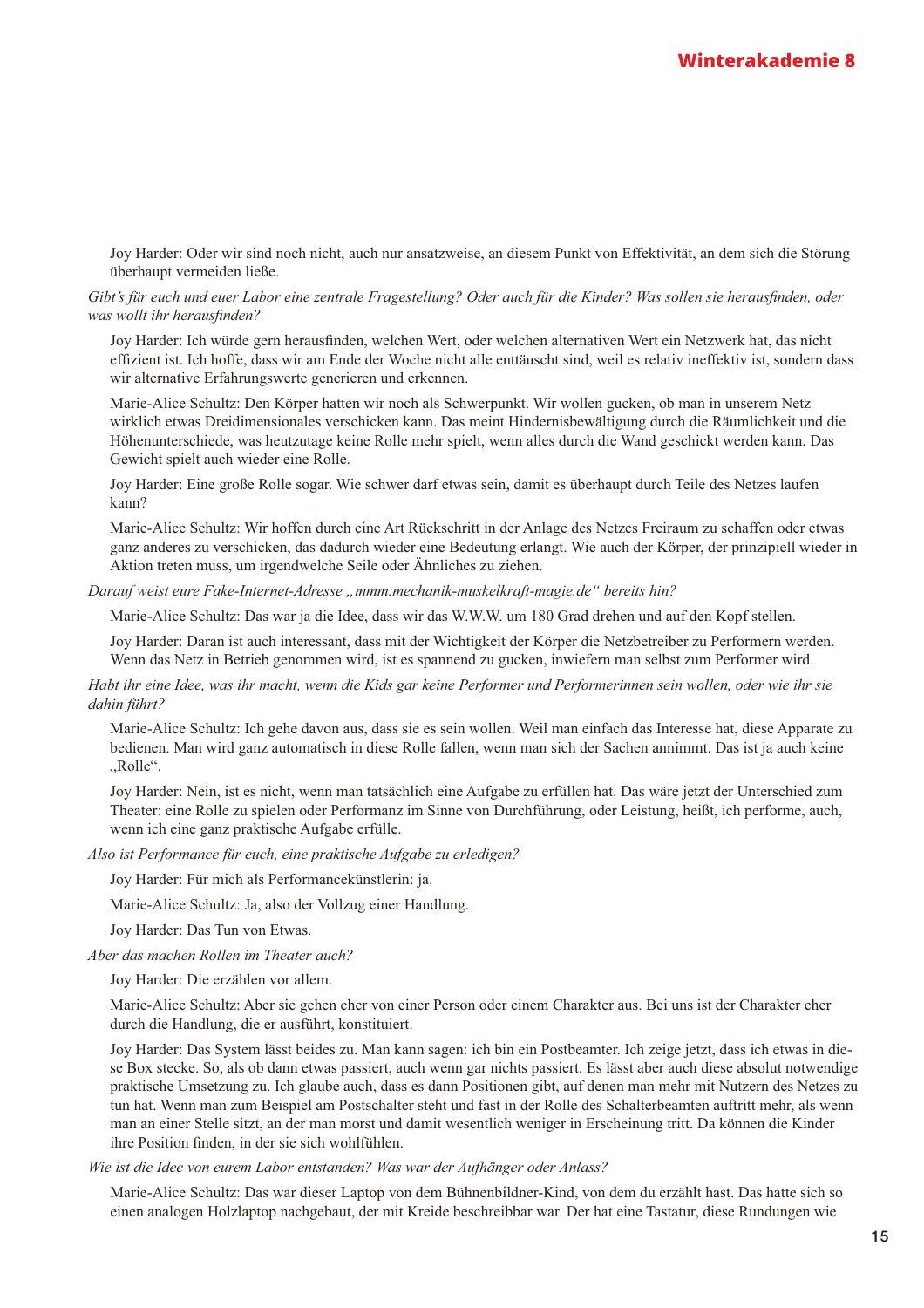ein Mac, aber es ist Holz. Dass man diese Form übernimmt, aber dann eine Funktionslosigkeit hat. Wobei wir natürlich keine Form haben, aber eine "Funktionsvolligkeit". Das war der Übertragungsgedanke, dass man sagt, wie kann man das alles analog nachbauen?

#### Wo habt ihr das gesehen?

Joy Harder: Das ist eine Tochter von einem Kollegen gewesen, die das in der Schule im Werkunterricht gemacht hat; elektronische Geräte nachbauen. Den Laptop habe ich mir mal ausgeliehen für eine Performance, in der es um Materialismus und Kulte ging. Den haben wir dort bedient, in der Performance. Das war die eine Inspiration. Aber auch diese Erinnerung an die Benutzung solcher einfachen Nachrichtensysteme, als man selbst Kind war.

Marie-Alice Schultz: Ja. das stimmt. Dass man sich ein Brötchen über einen Korb in den Garten ablässt oder so etwas.

Joy Harder: So etwas nochmal nachzubauen, aber mit einer viel größeren Bandbreite als man das als Kind alleine verwirklichen kann.

Ich habe das Protokoll vom zweiten Arbeitstreffen gelesen, da gab es die Frage, ob sich eure Kindheitserfahrungen auf heutige Kinder übertragen lassen, ob sie das auch spannend finden werden?

Marie-Alice Schultz: Ich glaube, die Elemente sind trotzdem spannend, auch wenn man das selbst nicht gemacht hat. Wenn man ein Boot hat oder einen Heliumluftballon, ist das an sich als Objekt schon so spannend, dass man basteln will. Da unterscheiden sich Kinder auch nicht so wesentlich heutzutage.

Joy Harder: Ja, ich glaube auch, dass man ein bisschen verwundert rangeht, da muss man gucken. Ich könnte jetzt ganz schwer eine Aussage dazu treffen, was 10 bis 12-Jährige in Berlin interessant finden. Ich kann nur sagen, was ich interessant finde und dann herausfinden, ob wir das teilen, oder welche Aspekte dann eben interessant werden. Aber ehrlich gesagt, gehe ich davon aus, dass das für jeden interessant ist, weil das diese Magie besitzt, wenn Dinge funktionieren.

#### Habt ihr mit der Zielgruppe schon mal gearbeitet?

Marie-Alice Schultz: Nein. Wir hatten Studenten.

#### Wo liegt der Bezug zwischen dem Thema Netz und eurem Labor?

Joy Harder: Die Bezüge sind vielfältig. Netz, Labor und Arbeit: Also, ganz zentral sind unsere eigenen Arbeitsansätze, ganz zentral ist in jedem Fall das Moment von Kollaboration. Sowohl für den Netzgedanken, als auch für unser spezifisches Laborprojekt, als auch für die gemeinsame künstlerische Arbeit. Kollaboration und, wie soll man das bezeichnen, Multimedialität?!

Marie-Alice Schultz: Material, also etwas Handfestes. Muss nicht nur Medium sein.

Joy Harder: Ja, Medium auch im Sinne von Papier oder Holz.

Marie-Alice Schultz: Auch die Einrichtung von Stationen, dass jedes Material eine bestimmte Station hat. So hatten wir das im Stadtraum in Erlangen, dass wir verschiedene Aktionen hatten, die wir durch einen Plan verknüpften.

Joy Harder: Genau, das waren partizipative Interventionsmodule, also kleine interventionistische Aktionen, die zwar zusammengehörten, aber vereinzelt an verschiedenen Orten im Stadtraum passierten.

Marie-Alice Schultz: Da ging's um das Thema Ansteckung. Das ist noch so ein Gedanke: dass die Arbeit nicht bei uns beginnt und im Ausstellungsraum endet, sondern eigentlich schon bei der Entstehung Leute dabei sind und auch bei der Präsentation, die dann nicht ein bestimmter Termin ist, sondern gefächert stattfindet.

#### Wenn ihr von euch redet, meint ihr schon immer euch beide?

Marie-Alice Schultz: Wir haben jeweils auch noch andere Arbeitsformate, aber wenn wir zusammen arbeiten, teilen wir diesen Gedanken. Wenn wir jetzt wir sagen, dann meinen wir Harder & Schultz.

#### Seit wann arbeitet ihr zusammen?

Marie-Alice Schultz: Ich habe grad nachgedacht. 2010 auf jeden Fall. Wir haben im Studentenstreik 2003 eine Aktion im Stadtraum zusammen gemacht, aber dann lange nichts mehr gehört, weil ich in Österreich und Joy hier in Berlin war. Eigentlich hat es nach dem Studium, nach dem Diplom wieder angefangen.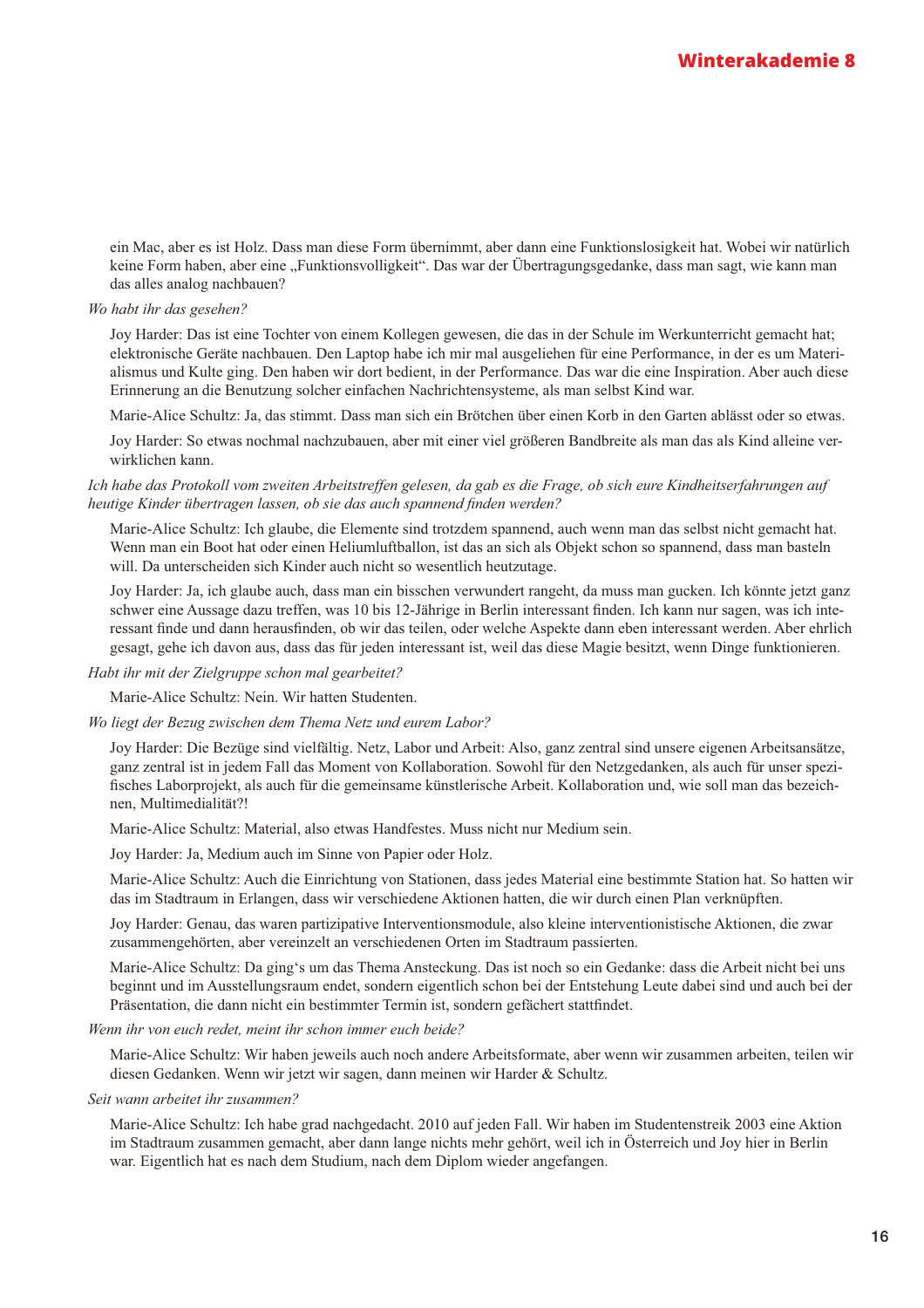#### Wo liegen die Herausforderungen für euch, für das Labor?

Joy Harder: Im Alter der Teilnehmer, weil wir das noch nicht gemacht haben. Wir haben zwar mit Kindern in dem Alter zu tun gehabt, aber nicht im Rahmen eines künstlerischen Projekts.

Marie-Alice Schultz: Für mich gab es auch die Hoffnung, dass man genug Freiheit lässt, dass sie sich wirklich einbringen können und es gleichzeitig aber doch so viele, nicht Vorgaben, aber Ankerungspunkte gibt, dass sie nicht plötzlich ganz schwimmen. Das ist bei dem Alter noch nicht ganz klar, wie viel Betreuung sie brauchen oder ob sie auch schon mal selbständig einen halben Tag werkeln können.

Joy Harder: Dieses Gleichgewicht zu finden, was für dieses ganze Winterakademie-Ding so wichtig ist: es gibt natürlich am Ende eine Präsentation und man möchte auch Ergebnisse haben, aber wie kann man es im besten Fall schaffen, dass dieser Laborgedanke wirklich funktioniert?

Marie-Alice Schultz: Dass es eigentlich auch ein Prozess ist, der an sich wichtig ist und nicht nur der Samstag der Präsentation.

#### Wenn du sagst, "man" möchte Präsentation, wen meinst du damit?

Joy Harder: Das war jetzt eine Annahme betreffend aller Beteiligten, also sowohl die Künstler und Mitarbeiterinnen als auch die Kinder, also, vielleicht sogar die ganze Menschheit, außer wenige erleuchtete Figuren. Nein, ist Ouatsch, das ist irgendwie eine philosophische und kulturelle Frage, ob man Ergebnisse braucht. Aber in diesem Setting, bei dem man weiß, es kommen am Samstag Besucher, ist es schön, wenn man etwas zeigen kann, was man auch selbst toll findet, womit man zufrieden ist. Das heißt, dass man es auch schafft, dass Sachen funktionieren. Aber ich wünsche mir nicht, die ganze Woche nur damit beschäftigt zu sein, ob Sachen funktionieren, sondern auch eine große Freude an dem Experimentieren zu entwickeln, auch wenn es dann nicht funktioniert.

#### Wie habt ihr euch vorbereitet? Wie verliefen die Arbeitsschritte bis hier hin?

Joy Harder: Erst einmal haben wir versucht herauszufinden und zu überlegen, wie so ein Netzwerk aussehen könnte. Welche Elemente rein mechanisch-praktisch denkbar sind. Welche analogen Systeme kennen wir oder können wir irgendwie bauen? Dann folgte eine Recherche von teils veralteten, weil analogen Nachrichtenvermittlungstechnologien, eine historische Recherche. Materialbeschaffung. Was ist möglich in diesem Gebäude? Auch ganz wichtig. Das geschah vor allem per Computer!

Es ist schon ein aktuelles Thema, wir haben auch einen Rechercheausflug zum Museum für Kommunikation gemacht, wo auch die meisten dieser Kommunikationssysteme vorgestellt werden. Außerdem ist jetzt gerade in dieser Woche im Haus der Kulturen der Welt eine große Rohrpostanlage von den Tele-Kommunisten in Zusammenarbeit mit Raumlabor Berlin im Rahmen der Transmediale realisiert worden. Da gab's auch Austausch. Das ist witzig und interessant, dass zur gleichen Zeit, in der gleichen Woche in Berlin ähnliche Themen realisiert werden.

#### Wie könnt ihr euch denn von dem Präsentationsgedanken lösen?

Joy Harder: Im Endeffekt bedeutet das, dass man ein bisschen Kontrolle aufgibt.

Marie-Alice Schultz: Und mehr in die Aktion geht, die dann so flüchtig ist.

Joy Harder: Und beobachtet, was passiert. Und dann darauf reagiert. Das find ich sehr schön, wenn man zu zweit ist, dass einer von beiden sagen kann: warte mal, das ist interessant! Wenn dem anderen das gar nicht auffällt. Was als Gedanke fürs Team schön ist, dass man, immer wenn man etwas entdeckt, sagt: "Hey, das ist doch grad echt spannend, lass uns da doch noch bei bleiben."

#### Welchen Anteil am Zustandekommen des Labors haben die Jugendlichen oder Kinder?

Marie-Alice Schultz: Den größten! Also, wenn sie jetzt nichts bauen, nichts spielen wollen, stehen wir dumm da. Wir haben eine Idee oder eine Konzeption, die wir reinreichen, aber wie das tatsächlich umgesetzt wird oder was an Automaten entwickelt wird, das können wir gar nicht soweit wissen. Wir können dann unterstützen oder sagen, treib die Idee noch ein bisschen weiter voran. Aber es ist nicht so, dass wir einen Bauplan haben und sie müssen es nur noch ausführen und es wird sowieso so.

Joy Harder: Und selbst, wenn man es dann gebaut hätte, könnten wir es ja gar nicht betreiben, das heißt, wir brauchen einfach diese große Gruppe und wir müssen da alle sitzen und etwas tun, sonst läuft da nichts mehr durch.

Marie-Alice Schultz: Wir brauchen die Fußballmannschaft!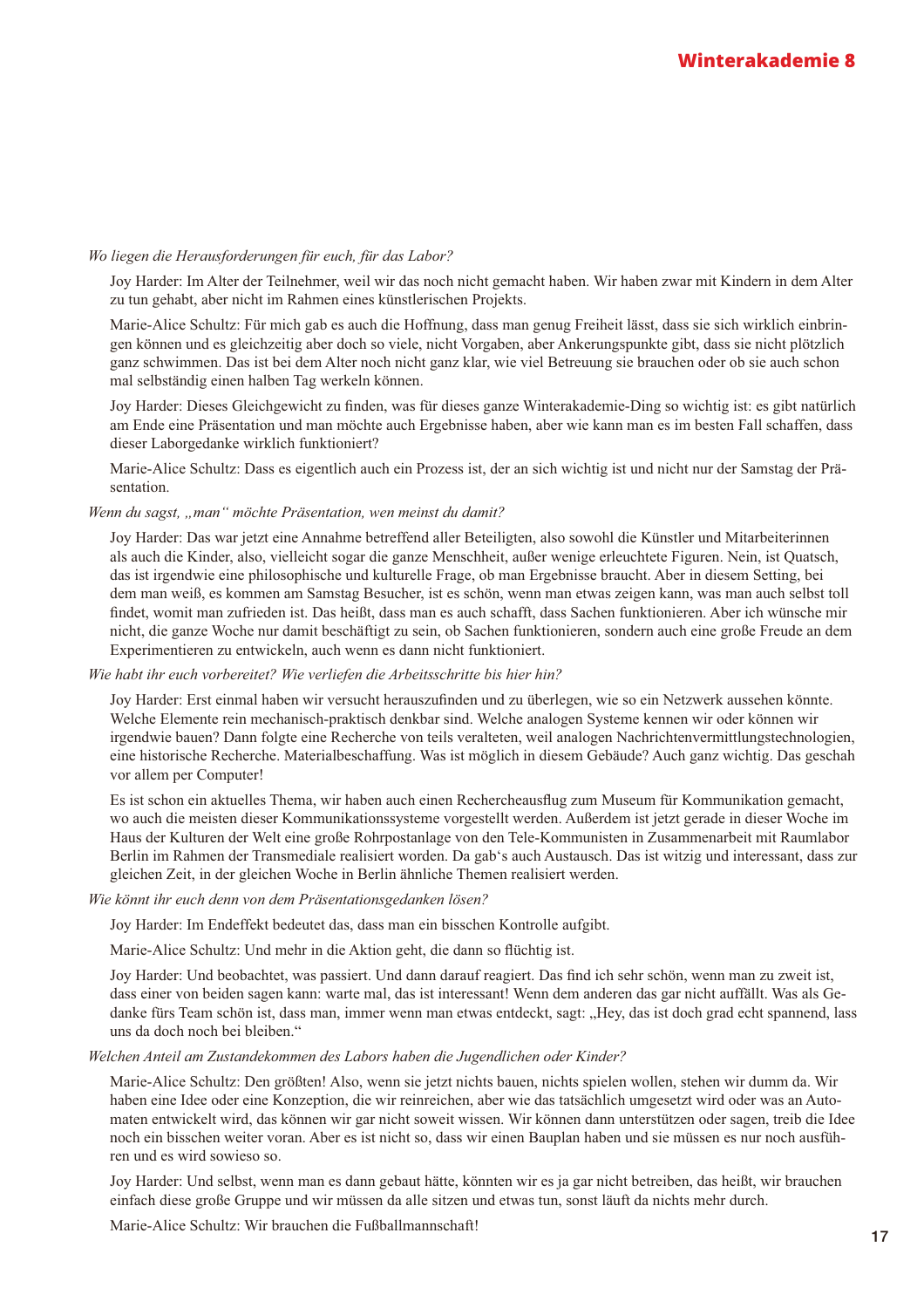#### Konzipiert ihr da anders für die Jugendlichen als ihr das bei anderen Arbeiten gemacht habt?

Marie-Alice Schultz: Ja, wahrscheinlich doch. Bei anderen Leuten würden wir nicht Kreise oder Folien als Zeichenanregung zuschneiden, die man überlagern kann.

Joy Harder: Obwohl das eigentlich etwas ist, das man daraus mitnehmen kann.

Marie-Alice Schultz: Ja, stimmt, eigentlich könnte man das auch mit Erwachsenen versuchen.

Joy Harder: Natürlich. Für mich fühlt sich das mehr nach Verantwortung an. Jemand der älter ist, kann sagen, das interessiert mich nicht, das finde ich doof, ich gehe weg. Bei Kindern müssen wir mehr darauf achten und können nicht erwarten, dass sie völlig eigenverantwortlich das Zepter in die Hand nehmen.

Marie-Alice Schultz: Ja, Verantwortung trifft es ganz gut.

Was wollt ihr erreichen, was wünscht ihr euch denn?

Marie-Alice Schultz: Dass sie irgendetwas machen oder auf etwas stoßen, das sie sonst nicht entdeckt hätten. Also, dass wir mit dem, was wir wissen, und dem, was sie wissen, eine Schnittmenge bilden, die beide überrascht. Das finde ich spannend.

#### Wie habt ihr für euch die Woche strukturiert?

Joy Harder: Wir fangen mit einer Erprobung von Übermittlungstechnologien an, die durch Codierung funktionieren: Morsen oder durch ein Rohr Sprechen oder ein Dosentelefon. Das sind ganz klare Sachen, die mit Sprache, mit Akustik oder mit Licht arbeiten. Und bei den Fahnenalphabeten gibt es diese Codierungssysteme, die Sprache in Codes umwandeln. Dann kommen wir zu den mechanischeren Systemen, in denen Dinge wirklich von A nach B bewegt werden müssen. Am Dienstagnachmittag gibt es einen ganz wichtigen Moment, an dem man nach diesen Experimenten sagt: ok, schieben wir alles mal wieder zur Seite, jetzt erfinden wir Automaten, die es nicht gibt. Da sind wir sehr gespannt, was da kommt, auch völlig frei heranzugehen. Das ist neuer Input, da kann man hinterher sagen: ok, was können wir davon bauen? Wie passt das mit dem Rest zusammen und wie können wir diese Strecke durch das Theater hindurch zusammensetzen? An den letzten Tagen stellen sich natürlich folgende Frage: so, jetzt wollen wir das System langsam in Betrieb nehmen. Was brauchen wir dazu? Wo muss jemand sitzen? Was passiert ganz konkret, wenn die Nachricht jetzt ankommt? Und zwischendurch immer wieder die Fragen: wofür eignet sich dieser Teil der Strecke? Was kann man damit verschicken, was kann man damit nicht verschicken? Und was passiert damit, wenn man es verschickt?

Wollt ihr ihnen eine Geschichte oder Mythen vorgeben oder sollen sie sich selber eine ausdenken, in der alles zusammen $fileBt?$ 

Marie-Alice Schultz: Was das sein wird, das da zum Schluss durchgeht, da sind wir uns auch noch nicht so ganz sicher. Manchmal ergibt sich ein Satz oder ein Schlagwort, das jemand sagt. Das kann auch plötzlich in der Kantine beim Essen sein. Und dann greift man diesen Satz wieder auf und versucht, ihn als Tagesnachricht zu benutzen.

Joy Harder: Wir haben am Anfang eine Sammlung von Geschichten und Mythen erstellt, die mit Nachrichtensystemen zusammenhängen. Man muss schauen, inwiefern man diese Mythen auch durchschickt, oder ob es eine Geschichte gibt, die besonders viel Anklang findet. Trotzdem ist bei unserem Projekt total wichtig, dass für unser System der Inhalt eigentlich egal ist. Entscheidend ist nur, was verschickt wird. Für das System ist es ja gleichgültig, wie der Satz lautet, er muss nur irgendwie transportiert werden.

#### Gibt es kritische Punkte, die ihr dabei seht?

Marie-Alice Schultz: Allein, dass wir jetzt mit dem Theater zusammenarbeiten, das bestimmte Brandschutzvorschriften hat, wo bestimmte Aktionen möglicherweise nicht durchführbar sind. Das ist natürlich schade, wenn es darum geht, etwas von einem bestimmten Fenster aus zum anderen herüber zu transportieren. Da sind es eher Regelungen von außen, vor denen wir Angst haben, dass wir das nicht erfüllen können.

Joy Harder: Ja, wenn der Virus ankommt und sagt: ich möchte mich hier hinsetzen und dann sagt der Körper, der das Theater ist: hier kannst du dich aber nicht hinsetzen, da habe ich Antikörper. Da muss man gucken, wie wir uns alle zusammen einfinden, dass man sich auf der Strecke auch wohlfühlt, die man da besetzt. Es ist ja ein hyperkomplexes System; also so ein Theater ist hyperkomplex und wir kommen und sagen: so, jetzt bauen wir noch ein anderes hyperkomplexes System rein. Das ist schon nicht unterkomplex, auch, wenn es erst einmal ganz analog und praktisch klingt.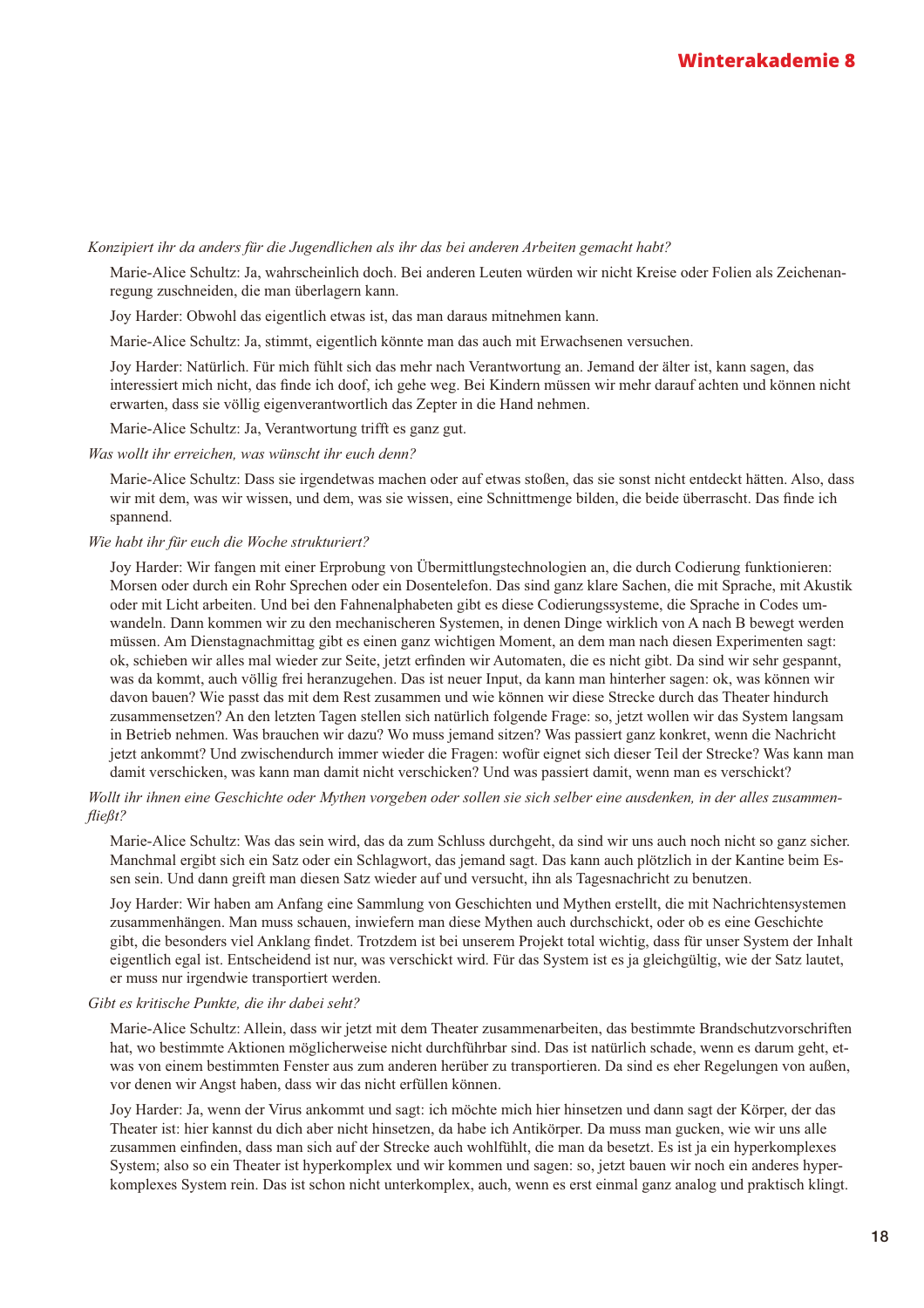#### Gibt's losgelöst vom System noch andere Unsicherheiten, die ihr seht?

Joy Harder: Wenn keiner das System benutzen will.

Marie-Alice Schultz: Ja, dass keiner angeschrieben wird. Wir haben auch diese IPs vergeben: dass bestimmte Leute gar keine Post kriegen und andere ganz viel, dass man soziale Ungerechtigkeit durch das System noch bestärkt, die wir eigentlich aufzuheben versuchen, indem jeder es benutzen kann.

#### Gibt's einen Plan B?

Marie-Alice Schultz: Wir schreiben denen, die nichts kriegen, selbst.

Joy Harder: Ich habe sonst auch noch überlegt, man könnte ja im Worst-Case anfangen, eine Umfrage zu machen. Das heißt, wir richten von unserem Labor aus Fragen an die anderen Labore über ihre Labore, von denen wir Antworten erwarten. Da könnte man weitere Wege finden, um einen Anreiz zu schaffen oder weiter voranzutreiben.

#### Was reizt euch denn am Format Winterakademie und wie kommt ihr überhaupt hierher?

Marie-Alice Schultz: Durch Marit, die in Erlangen bei dem Festival vor zwei Jahren die künstlerische Leitung mitgemacht hat. Dieses Jahr hat sie das eher von außen beobachtet. Da hatten wir im Stadtraum diese vernetzten Stationen und darüber ist sie, glaub ich, auf den Gedanken gekommen und hat dich angesprochen. Also im Sommer 2012 war das.

Zur ersten Frage: ich find's ganz gut, dass es unterschiedliche Künstler sind, die am Thema arbeiten, dass man mit denen auch eine Rücksprache hat oder sieht, wie jemand das Thema ganz anders behandelt.

Joy Harder: Also die Bandbreite der Künstler.

Marie-Alice Schultz: Dass man an einem Haus unterstützt wird, das schon bestehende Strukturen hat, ist natürlich auch ein Vorteil.

Joy Harder: Das ist echt eine ganz tolle Sache: wann haben Kinder Gelegenheit, nicht mit Lehrern zu tun zu haben oder Aufpassern oder Pädagogen, sondern mit Künstlern, die halt irgendwelchen verrückten Kram machen, was immer sie auch machen, und mit denen in Ruhe eine Woche lang etwas zu arbeiten. Das finde ich schon wirklich cool. Und, was noch dazukommt und was auch sehr schön ist, fand ich das zweite Akademie-Wochenende. Man kriegt erst einmal sehr viel Input und dann das Feedback, das sich die Künstler untereinander geben, das fand ich wirklich spannend, also toll gemacht, dieser Akademiegedanke!

Habt ihr euch die Zielgruppe ausgesucht?

Marie-Alice Schultz: Ja, bei der Überlegung hatten wir schon an Kleinere gedacht, also nicht an Jugendliche, 18-Jährige oder so.

Joy Harder: Aber 10- bis 12-Jährige kam auf, als sich das Team hingesetzt hat und gesagt hat: was haltet ihr denn von 10- bis 12-Jährigen? Und wir fanden das super.

Marie-Alice Schultz: Ja, weil da auch die Phantasie noch recht offen ist, es ist noch nicht so viel angespannt.

Habt ihr inhaltlich schon mal mit dem Thema "Netz" gearbeitet?

Joy Harder: Ja, auf ganz unterschiedliche Weise. Damals, als wir das erste Mal etwas zusammen gemacht hatten, da haben wir im öffentlichen Raum ein Netz aus Mullbinden gebaut. Das war eine tänzerische, choreografische Arbeit.

Marie-Alice Schultz: Da ging es auch um den Netzwerkgedanken, um Studiengebühren, wenn man nichts finanziert, bricht an anderer Ecke etwas ein. Weg vom Internet, das war noch sehr bildlich. Da waren im Netz Larven drin, die dann in der Zeit, in der sie sich entwickeln, also im Studium, eigentlich unterstützt werden müssen, damit sie zu Schmetterlingen werden. Das würden wir heutzutage natürlich nicht mehr so machen, ich würde es wahrscheinlich mehr abstrahieren.

Joy Harder: Aber es war auch direkt in hochschulpolitischen Aktivismus eingebunden, das war so ein Mitmach-Ding auf einem ganz einfachen Level, das man bei Demos macht.

Marie-Alice Schultz: Gut war, dass Leute kommen konnten. Wir hatten bestimmte Stoffe da, sie konnten sich anziehen und mitmachen. Es war so simpel von der Grundstruktur, dass man das mit Körpern füllen konnte.

Joy Harder: Dann habe ich in den vergangenen Jahren in einem Performance-Kunst-Kollektiv oder -gruppe gearbeitet: Berlin-network. Wir haben als Teil eines paneuropäischen Theater- und Performance-Netzwerkes mehrere Jahre zum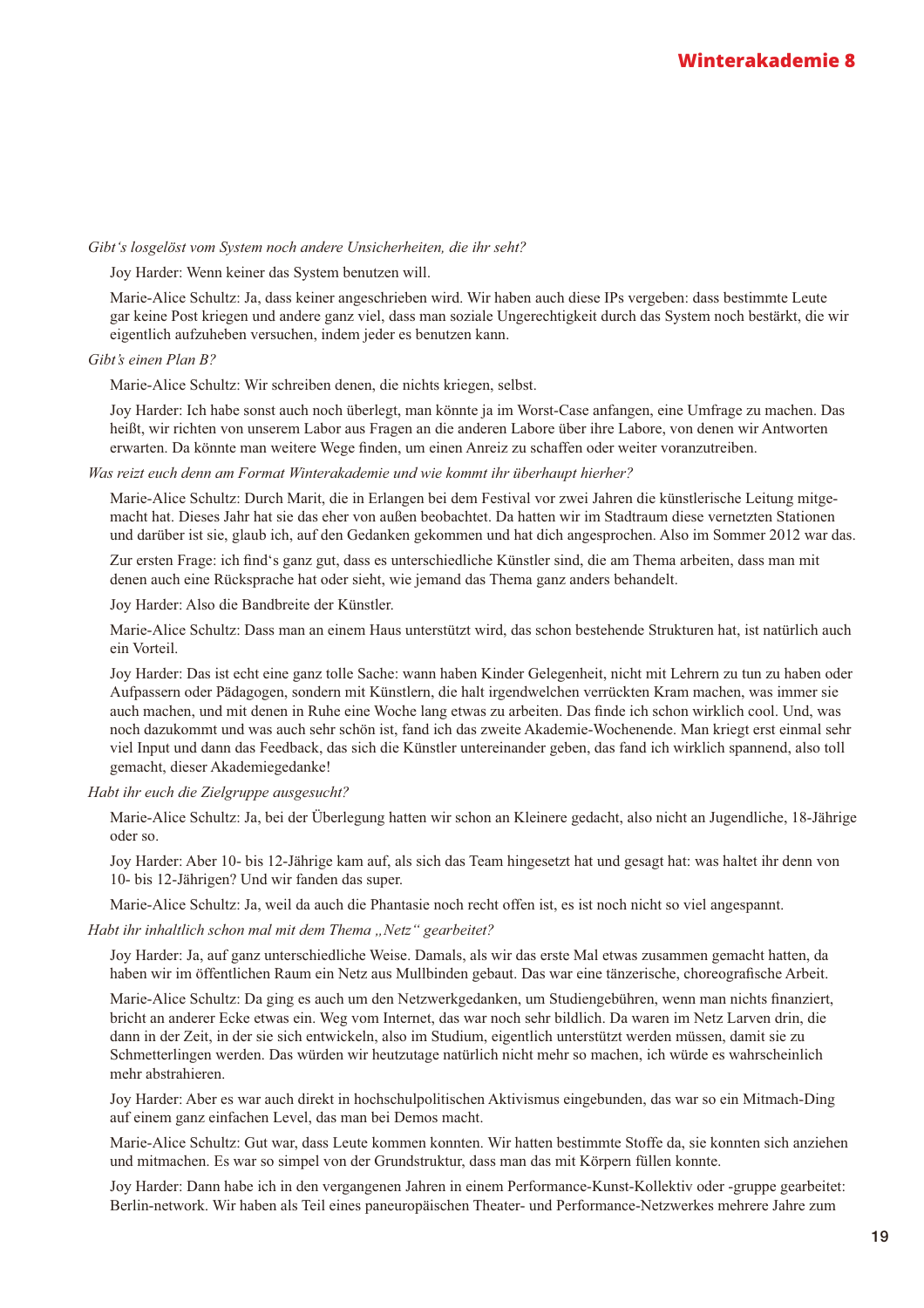Thema Arbeit gearbeitet, EU-gefördert. Und da haben wir uns wahnsinnig viel mit Künstlernetzwerken beschäftigt. Da war das ganz zentral. Und bei dir. Schultz, auch mit den Kabeln.

Marie-Alice Schultz: Ich habe einmal mit einer Tänzerin zusammen ein Netz im öffentlichen Raum, ein Kabelgeflecht aus bestehenden Elektrokabeln verspannt und wir hatten auch nur Halterungen, die es schon gab. Also, dieses Andocken an bestimmte Sachen, die schon im Raum gegeben sind, ist häufiger.

#### Ist es für euch ästhetisches Neuland, so ein Parcours aus Pappe?

Marie-Alice Schultz: Zu gewissen Teilen wahrscheinlich schon. Mit Automaten habe ich noch nicht so viel gearbeitet, aber Pappe an sich haben wir schon häufiger benutzt, billige Medien sind meins.

Joy Harder: Man hat jetzt, allein schon durch die Menge der Labormitglieder, ungeheure Mengen an Zeug, da würde man sich in der Arbeit mit zwei Leuten ganz klar auf wenige Sachen reduzieren und auch andere Materialien wählen.

Marie-Alice Schultz: Aber es würde uns ferner liegen, wenn wir jetzt plötzlich mit Hightech-Bildschirmen arbeiten würden. Vom Material sind wir nah an unserer eigenen Arbeit.

Joy Harder: Ja, das Collagenhafte, noch nicht ganz fertige, Aufbauten und Unfälle. Das ist auch ästhetisch ansprechend und nicht unsympathisch.

#### Aber gibt's etwas, das neu ist?

Marie-Alice Schultz: Seilwinden hatten wir noch nie.

Joy Harder: Nein, ich würde sogar sagen, alles davon kann ich mir in einer Solo-Performance-Arbeit vorstellen, auch das Konfetti. Nur nicht alles gleichzeitig. Oder vielleicht doch? Eigentlich sind das alles schöne, praktische Materialien, die man eigentlich für alles benutzen kann.

Marie-Alice Schultz: Ich freue mich auch schon auf die Zeit danach, dann hat man Lust, das Material wieder in die eigene Arbeit zurückzuführen.

Joy Harder: So ein ballonbetriebenes Auto oder eine Rakete, die mit Luftdruck in Gang gesetzt wird, ja, klar würde ich das in einer Performance benutzen.

#### Letzte Frage: Was verbindet ihr mit dem Begriff "forschendes Arbeiten"?

Joy Harder: Künstlerische Forschung, das heißt Zusammenspiel von wissenschaftlichen und künstlerischen Herangehensweisen. Was für die europäische Kunstlandschaft wahnsinnig zentral geworden ist, es gibt wahnsinnig viele Studiengänge wie Performance-Art-Research oder Research in Residence, und natürlich steckt das Experiment da inhaltlich drin. Experimente, da sind wir beim Labor, und wir benutzen den Begriff künstlerische Forschung, wie du es genannt hast forschendes Arbeiten, in eigenen Projektbeschreibungen. In Selbstbeschreibungen. Ich würde sagen, das ist das, was wir machen: forschendes Arbeiten. Auf jeden Fall als unsere Arbeitsmethode.

#### Dann ist es alles ein bisschen abgekaut?

Joy Harder: Nein, eben nicht. Ich kann mir gar keine andere Arbeitsweise vorstellen.

Marie-Alice Schultz: Ja, man muss immer ein wenig nachregulieren, oder, je nach Ergebnis oder Zwischenstand, nochmal umschwenken. Deshalb weiß man eigentlich nie, wo es hingeht und das macht das Spannende aus, weil die Arbeit vielleicht ganz anders aussieht, aber man durch das Forschen, durch das Ausprobieren bestimmte Schritte durchlaufen hat.

Joy Harder: Es beinhaltet diesen Gedanken, dass man am Anfang nicht weiß, was hinten rauskommt.

Marie-Alice Schultz: Ja, es ist nicht eine Anlage von einem Ölbild, bei dem man weiß, es werden fünf Schichten und die trage ich dann so und so und so auf.

#### Da habt ihr gelernt, damit auch unter dem Präsentationsgedanken gelassen umzugehen?

Joy Harder: Nein, mich stresst das total. Ich versuche locker zu bleiben, aber...

Marie-Alice Schultz: Naja, irgendetwas steht ja zum Schluss immer da.

Joy Harder: Das ist auch eine super Haltung.

Marie-Alice Schultz: Es ergibt sich viel, was man gar nicht vorhersehen kann, durch die Fragen zum Beispiel. Deshalb kann ich mir gar nicht Sorgen machen, weil ich noch nicht weiß, worum es geht. Dafür bräuchte ich mehr Angaben und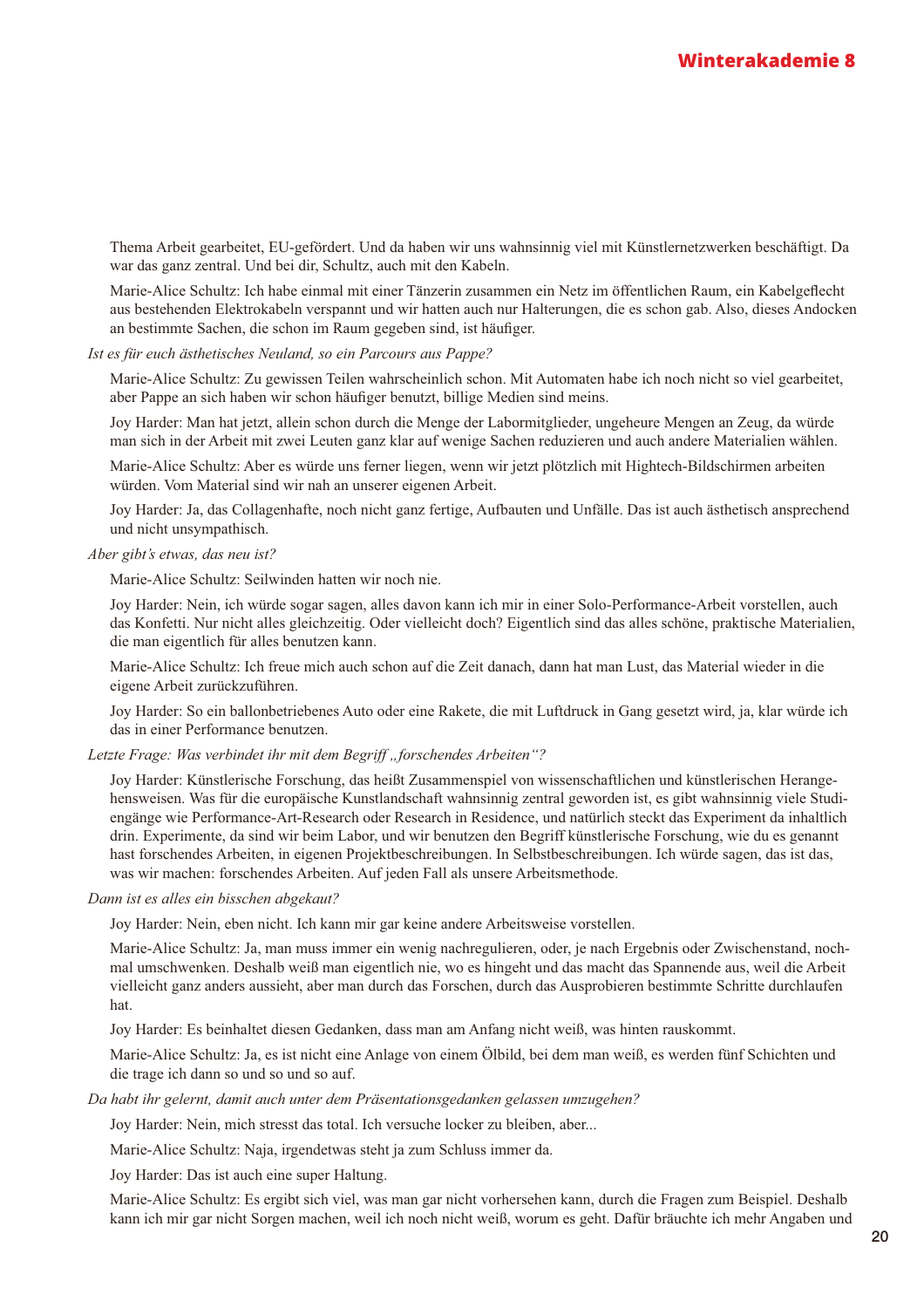dann könnte ich mir unmittelbar Sorgen machen. Und wir arbeiten schnell, weil wir nicht so High-Tech arbeiten, wir können einiges auffangen. Und es sieht bei uns niemand, wenn etwas schief ist, weil ja alles schief ist. Es sei denn, es ist schlecht ausgeführt.

#### Habt ihr bei bestimmten Punkten Bauchschmerzen oder Kritik?

Joy Harder: Nein. Ich finde das einfach nur eine große Herausforderung. Was für uns beide noch nicht Alltag ist, ist das Arbeiten an der Institution Theater. Das ist für uns eine Herausforderung, weil andere Kunstkontexte ganz andere Anforderungen stellen, da sind auch ganz andere Arbeitsstrukturen und Arbeitsweisen vorhanden.

#### Kannst du da konkreter werden?

Joy Harder: Na, zum Beispiel kommt man hier an ein Haus und es gibt Massen von Mitarbeitern, die ganz spezielle Funktionen haben, die eingespielt sind. Man kommt da rein und denkt: "okay?!?" Wo hakt man ein, wo geht man hin, wenn man etwas will?

Marie-Alice Schultz: Wir sind es gewohnt, fast alles selber zu machen, auch die Technik, die Beleuchtung, wenn wir die überhaupt brauchen. Jetzt können wir abgeben, aber wir wissen noch nicht ganz wie. Wir wissen auch, wir können gar nicht alles selber bedienen, wollen wir auch gar nicht, dürfen wir auch nicht. Das erschwert einiges, erleichtert natürlich auch vieles. Das sind Leute, die das professionell können. Aber es beschneidet einen auch in der Spontanität, weil man nicht sagt: "Ach, komm, lass uns das da hinstellen", sondern man muss erst einmal fragen, ob man den Beamer ausleihen kann, der erst für die Präsentation gedacht ist. Wir greifen auch auf die Ausstattung des Theaters zurück. Die können wir natürlich nicht immer so benutzen, wie sie da liegt. Oder, dass wir einfach auf den Turm steigen würden, da hätten wir keine Angst, aber jetzt müssen wir aufpassen wegen der Kinder. Da reicht es nicht, dass wir sagen, wir passen auf. Sachen, die wir uns zutrauen würden, werden nochmal in Frage gestellt.

Joy Harder: Es ist einfach ein wahnsinnig komplexer Betrieb mit vielen Regulatoren. Durch die Aufgabenteilung, die kommuniziert werden muss, ist das etwas weniger beweglich als ein kleinerer Komplex.

#### Mit was für Leuten arbeitet ihr sonst?

Joy Harder: Für mich ist die häufigste Situation die Arbeit in expliziten Performance-Kunsträumen mit anderen Performance-Künstlern.

Marie-Alice Schultz: Und Festivals. Die sind es gewöhnt, Sachen zu überbrücken oder schnell eine Lösung finden zu müssen, weil sie selbst so eine Notsituation kennen. Es geht nicht darum, dass das perfekt hängt oder man das technisch perfekt macht, sondern dass man eine Lösung hat.

Joy Harder: Es ist wirklich interessant. Denn ich kann hier nicht kommen und eine Woche vorher sagen, wir haben keine Ahnung, wir gucken mal, was wir machen. Aber niemand auf einem Performance-Kunstfestival würde mich fragen, was ich vorhabe. Keiner. Weil ich ihm das auch gar nicht sagen kann. Und ich kenne genug Leute, die würden sagen, das weiß ich noch nicht, das weiß ich erst, wenn ich anfange. Das ist vielleicht die extremste Form, aber das ist eine andere Spontanität. Natürlich, sobald man mit Medien und Aufbauten usw. arbeitet, muss man planen.

Marie-Alice Schultz: Wobei wir manchmal auch ausprobieren müssen. "Und wie groß wird dann der Schriftzug sein, den ihr projiziert?", das würden wir normalerweise erst festlegen, wenn wir das Gerät haben und dann ausprobieren können. Aber klar müssen sie die dazu passende Leinwand finden. Das bisschen Spielerische ist weg, man muss schon ziemlich klar umreißen, was man machen will. Was uns ein bisschen entgegen strömt, weil wir manchmal von einer Idee oder einem Material ausgehen, aber nicht von einem konkreten Endbild oder Situation.

Joy Harder: Ja, und dass man jedes Mal, wenn man durch das Gebäude läuft, wieder eine neue Idee hat, was man als Teil dieses Nachrichtenparcours bauen könnte.

Wenn ihr jetzt das aufgebrauchte Budget betrachtet und merkt, ihr könnt eine neue Strecke gar nicht mehr machen, obwohl die Idee viel besser wäre?

Joy Harder: Wobei mich an diesem Beispiel gar nicht das Budget beschäftigt, weil man vieles auch noch anders lösen kann, sondern eher, wenn man das kommuniziert, dann Verwirrung auslöst im Sinne von "Ah, das war aber nicht gut geplant, wenn ihr jetzt wieder alles verändert". Während diese Veränderung in anderen Kontexten etwas vollkommen Normales wäre, sogar der Anspruch, dass man eine halbe Stunde vorher nochmal alles verändert. Hier, in einem Theaterkontext, ist es, glaub ich, eher "schlecht organisiert".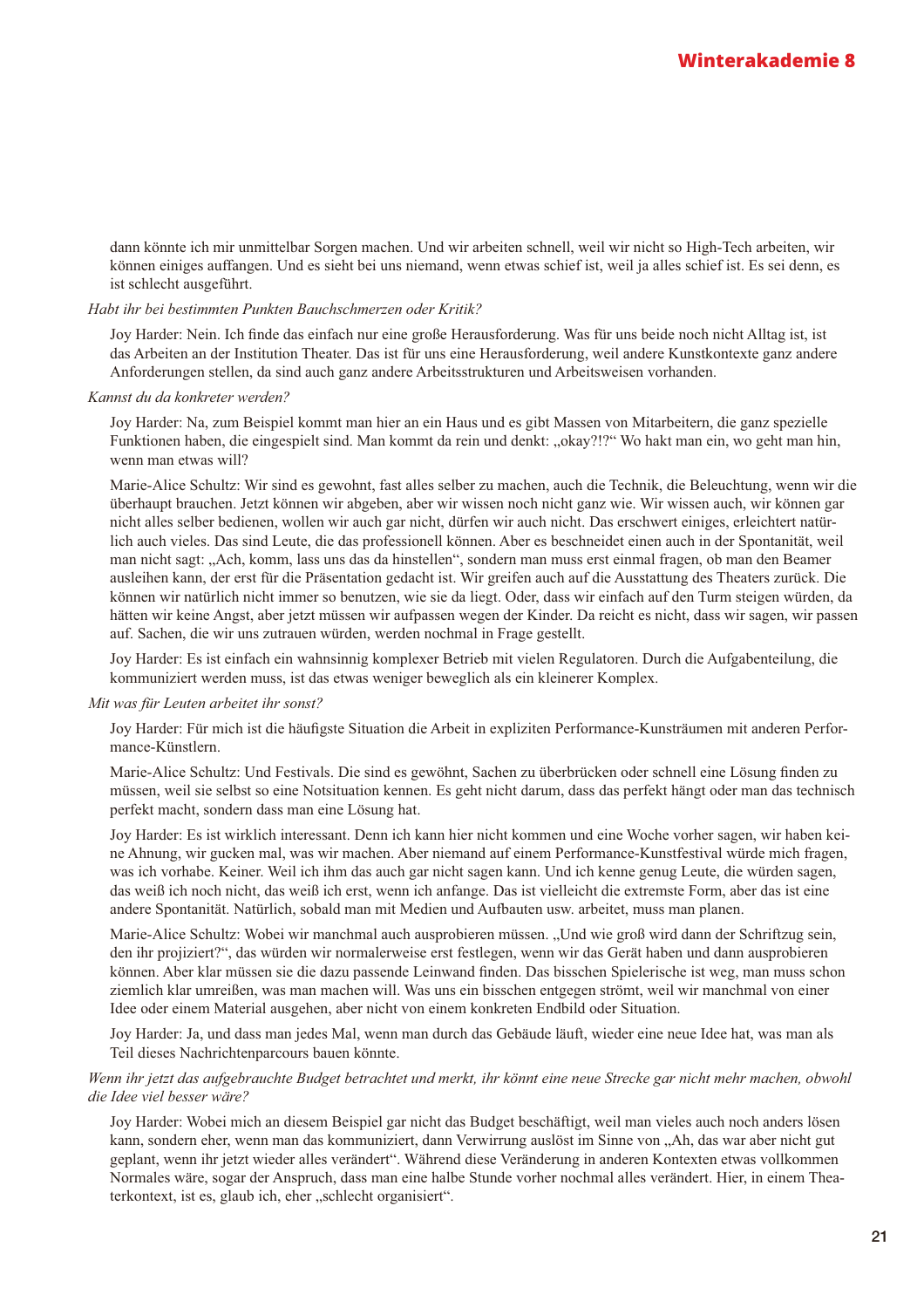#### Obwohl es den prozessorientierten Ansatz gibt. Es ist vielleicht eher die Frage, wie da kommuniziert wird und ob die Ideen von euch oder den Kindern kommen?

Marie-Alice Schultz: Klar, es muss ja auch Absprachen geben.

Joy Harder: Und ich glaube auch, dass die Flexibilität im Vergleich zu anderen Häusern ungeheuer groß ist. Es ist schon ein bisschen Fremdsystem, wenn man nicht selbst alltäglich drinsteckt: ok, Staatstheater, mal gucken, wie's da drinnen so läuft. Auch wenn man Theaterwissenschaftlerin ist und das studiert hat.

Marie-Alice Schultz: ... und nie machen wollte, und nun schon wieder drin sitzt. Wir wollen immer weg vom Theater und wir kommen immer zurück.

#### Was ist euer Hintergrund?

Joy Harder: Wir haben beide Theaterwissenschaften studiert, Marie-Alice hat dann bildende Kunst studiert, also gewechselt, und da ihr Diplom gemacht, und ich habe meinen Magister gemacht.

Marie-Alice Schultz: Wir sind, glaub ich, nicht die Rakete, aber das Tufftuff-Boot.

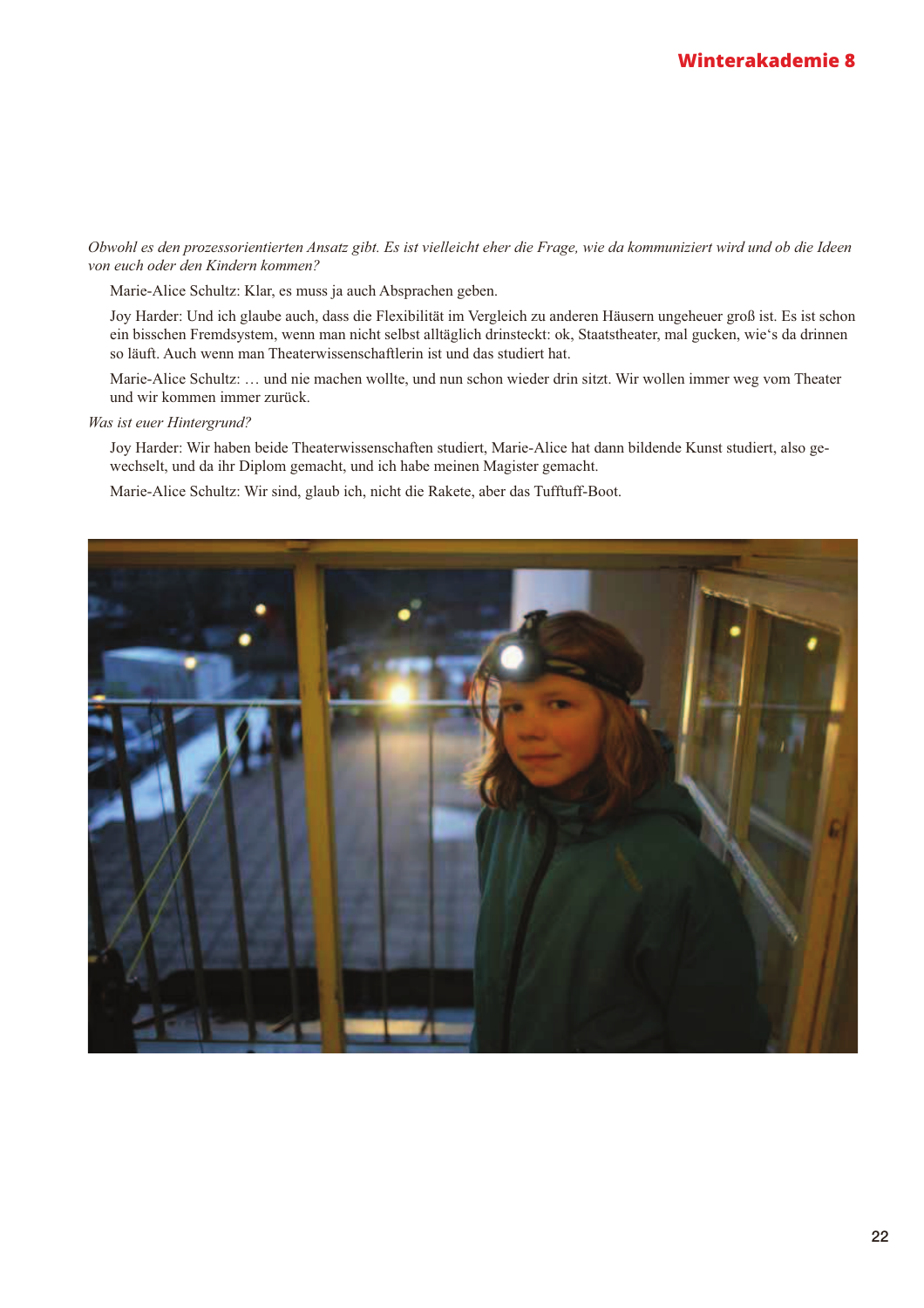### Auf hoher See... oder: "Wir mussten diese Kinder irgendwie erforschen."

von Franziska Hanisch

Ich komme auf unseren Schiffsbug, niemand bemerkt mich außer der elfjährigen nautischen Offizierin Lena. Der Rest der Besatzung kabbelt sich um die Taue, malt Balken an. rennt auf dem Heck herum und schreit laut. Vor mir scheint ein einziger chaotischer Haufen von Menschen und Material zu sein – mitten im stürmischen Ozean auf einem kleinen Schiff. Dabei ist das Auslaufen vom Hafen schon eine Weile her, aber das Abfahrtssignal war (zu) leise. Es gibt keine Uhr, unsere ist stehen geblieben. Demnächst werden wir mit einer Glocke versuchen. Signale zu senden, um die Schiffsmannschaft zusammen zu halten.

Elf Kinder zwischen dem zehnten und elften Lebensjahr, vier Erwachsene, darunter ich als einzige Pädagogin, die anderen drei aus der künstlerischen Sparte, begeben sich auf die sechstägige Reise, gemeinsam das analoge Netz zu erforschen. Wunsch ist es, Nachrichten durch verschiedene analoge Kommunikationssysteme, u.a. durch (De-)Codierung, schicken zu können.

Die Situation auf unserem Schiff ist folgende: Es gibt Menschen, die haben von einigen Dingen mehr Ahnung und sind spezialisiert, andere wissen noch nicht recht, was überhaupt ihre Aufgabe ist, geschweige denn, wie sie funktioniert, wieder andere sind neidisch auf den einen oder anderen Käpt'n, andere helfen der einen oder anderen Matrosin. Es ist Krach, weil die Wellen laut an den Bug schlagen. Und keiner kann ausbrechen, aber sich vor der Arbeit in den Gängen oder auf Deck zu verstecken, geht schon. Die Truppe ist zufällig und bunt zusammengewürfelt und anfänglich wird sich kritisch beäugt, das eigene Terrain abgesteckt, interne Kämpfe ausgetragen. Aber das Netz müssen alle gemeinsam auswerfen und anpacken, wenn ein Fisch herausgezogen werden soll. Und plötzlich wird durch das gemeinsame Tun eine Gruppe. Oder auch nicht. So oder so: "Sie erkennen uns an den gelben Punkten!"

Beim Experiment mmm.mechanik-muskelkraft-magie.de unter der Leitung der beiden Performance-Künstlerinnen "Harder & Schultz" wurde prozessorientiert gearbeitet: Bereits am ersten Tag war das Interesse an einem funktionierenden Rohrtelefon sehr groß. Mit hochroten Köpfen beugten sich mehrere Jungen über die Röhren aus Pappe und konstruierten und bauten, was das Zeug hielt. Schlussendlich gab es für kurze Zeit ein Erfolgserlebnis, die Euphorie war groß, der Zusammenhalt ein wenig gestärkt, Menschen wurden aus anderen Blickwinkeln wahrgenommen und dadurch anders beurteilt. Die Ernüchterung, dass das System an einer falschen Stelle aufgestellt war, kam schnell und danach klappte es damit und auch gruppenintern des Öfteren nicht mehr so gut.

Die Zeit mit dieser quirligen Schiffsmannschaft war für mich eine Zeit der pädagogischen Lernerfahrung im Kontext einer unterstützenden, übergeordneten, institutionalisierten Theater-Mannschaft. Dabei wurde für mich klar, dass bezüglich unserer Gruppendynamik auf dem Schiff pädagogische Interventionen mehr Gewicht einnehmen und auch einzunehmen haben als künstlerische Ansprüche. Mein erklärtes Ziel auf hoher See war es, Kunst und Pädagogik auf dem Deck durch eine gemeinsame Struktur zusammenzubringen, da sie sich gegenseitig bedingen und befruchten. Unter darstellender, ephemerer Kunst verstehe ich dabei ein menschliches kulturell und durch kreative Prozesse beeinflusstes Produkt. Bei unserem Labor brauchte es keinerlei fiktive Rollen und Geschichten wie eine einstudierte Choreografie auf dem Bug, um das Agieren innerhalb einer selbst gebauten Netzkonstruktion zu fördern. Die Charaktere an den Stationen unseres analogen Kommunikationssystems, welche die einzelnen Schiffsmitglieder gestalteten, waren ihre eigenen. Sie waren als Handelnde in unsere gemeinsame Aktion involviert. Sie waren sie selbst im Rahmen von gruppendynamischen Prozessen mit den nach dem österreichischen Psychoanalytiker Raoul Schindler aufgestellten Positionen Alpha, Beta, Gamma, Omega und "G". Die Leitungskapitäne versuchten in verschiedenen Situationen, diese Modelle aufzuweichen und zeitweise zu verändern. Dabei gab es die Chance, durch das Labor einen Ort des Scheiterns anzubieten, um mit dieser oftmals als Negativum konnotierten Erfahrung gemeinsam zu experimentieren und sie konstruktiv umzuwandeln. Für mich am spannendsten während der Woche war zu experimentieren und auszuloten, wie viel Struktur Kinder in diesem Alter brauchen, um aus sich heraus kreativ schöpfen und schaffen zu können und das Schiff dabei nicht zum Kentern zu bringen.

In vielen Situationen unseres Lebens hat sich die Menschheit Regeln und Strukturen geschaffen, um Ankerpunkte für das gemeinsame Miteinander zu haben und die Welt bestmöglich effektiv und kreativ gestalten zu können. Der lateinische Begriff "structura" kann dabei als Prozess des logischen Ordnens, Zusammenfügens oder Bauens übersetzt werden. Dabei werden Relationen von Mustern verschiedener Elemente innerhalb eines Systems, in diesem Fall das menschliche Zusammensein, und deren Funktionieren betrachtet. Im 17. Jahrhundert hält das Wort unter der architektonischen Betrachtung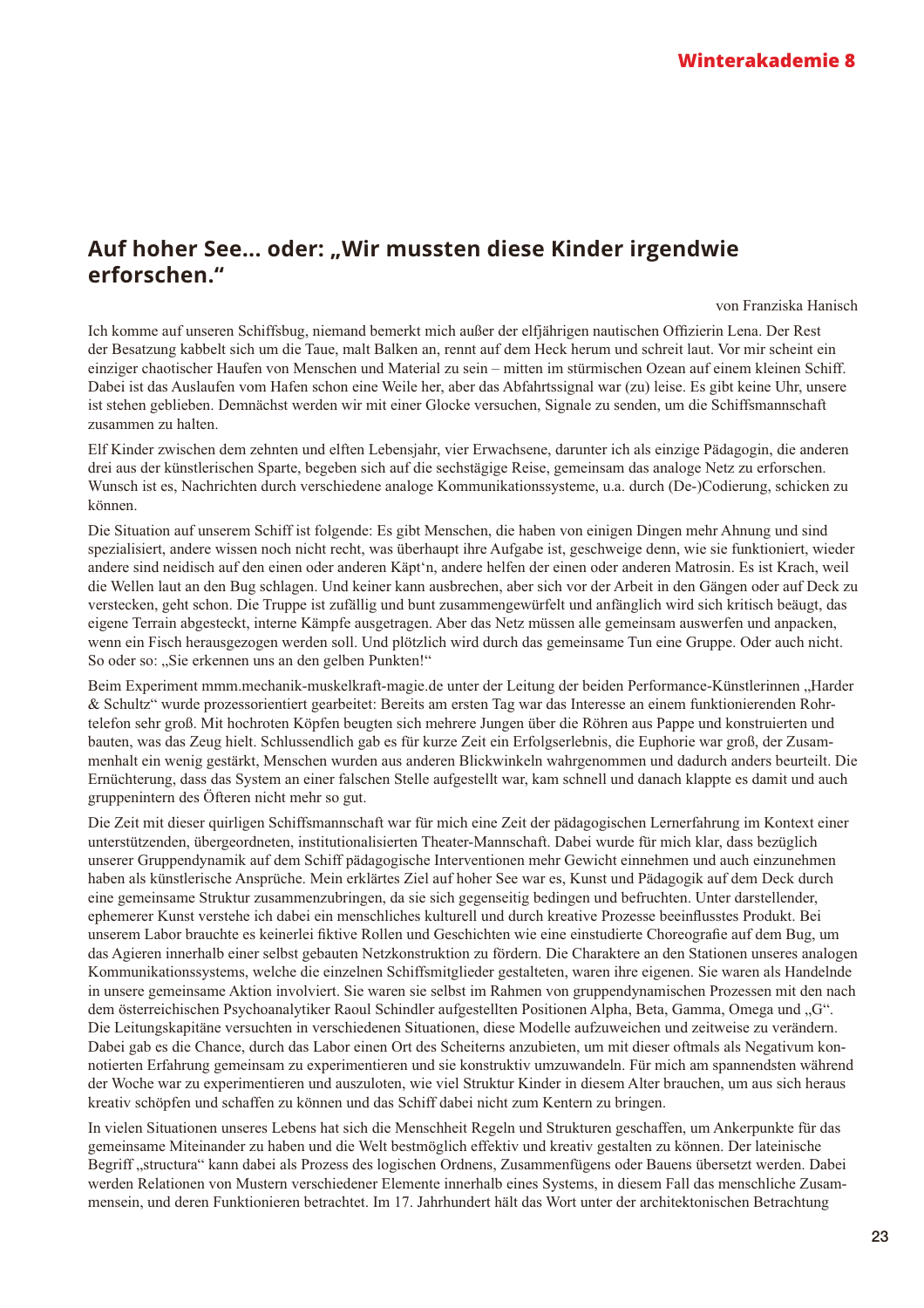von "Konstruktion" Einzug in die deutsche Sprache. "Con" steht dabei für "mit" und "zusammen", "struere" für "bauen". Es geht also in diesem künstlerisch-pädagogischen Prozess um ein gemeinsames Tun. Damit unsere neu zu schaffende Konstruktion im Labor funktioniert und das Schiff fahren kann, brauchten wir also auch gemeinsame strukturelle Rahmenbedingungen.

Bei einer Schiffsbesatzung ist es wohl ähnlich: jeder hat seine Position (zumeist allerdings auch da, wo die meisten Kompetenzen vorherrschen), alle sollten die gleichen Regeln kennen und beachten und es gibt Personen, welche mehr zu sagen und zu melden haben als andere. Die Mikroebene der Struktur ist dabei das Individuum selbst, die Mesoebene die Gruppe und die Makroebene das, trotz aller Freiheit durch das Format der Winterakademie, von den Seeleuten angestrebte Produkt einer Präsentation am Samstag. Das Segel wurde gehisst, die Fahrt aufgenommen. Je näher ich mir die Struktur unseres Experimentes auf dem Deck angucke, desto feiner wird sie: es gibt Stör-, Übertragungs- und Regelglieder eines Schiffsmotors genauso wie beim Individuum, welche durch u.a. verschiedene Stell- und Steuergrößen beeinflusst sind. Wie viel Struktur das einzelne Kind nun braucht, ist aufgrund dieser verschiedenen Parameter so unterschiedlich wie ein Meer Fischvielfalt haben sollte.

Ein großer Teil der Forschung lag bei dem Leitungsteam selbst, indem es die Kinder erforschte. Und die Kinder sich gegenseitig. Außerdem müssen dabei noch die sich wandelnden (kulturellen) Normen einer Gesellschaft, die die Erwartungen an das Sozialverhalten in bestimmten Situationen beschreiben, um gemeinsame Werte zu schützen und dem Individuum Orientierungshilfe zu bieten, betrachtet werden. Dazu gehören Normen wie zum Beispiel, dass es höflich ist, zuzuhören, sich gegenseitig zu respektieren in der Andersartigkeit, zu lernen, auf ein Ziel hinzuarbeiten und demnach konzentriert zu sein anstatt sich spontan ablenken zu lassen. Egal, wie viel Chaos, wie viel Freiraum es innerhalb eines Arbeitsprozesses gibt: jedem Chaos wohnt eine Struktur inne, die erkannt und benutzt werden darf und auch muss. Durch Gespräche mit den Kindern, durch klar kommunizierte Regeln, gemeinsam aufgestellte Verhaltensvereinbarungen kann Struktur in das gemeinsam zu Erlebende gebracht werden. Allerdings nur, wenn da eine gegenseitige Offenheit vorhanden ist, gemeinsam an einem Prozess zu partizipieren, besser noch, so Harder selbst, "zu kollaborieren".

Die Kinder haben sich selbst in einem neuen Kontext neu kennengelernt, haben verschiedene Positionen innerhalb der Rangordnungen eines Schiffes ausprobiert und schlussendlich sind sie dabei zu kleinen Kapitänen mit unterschiedlichen Mützen herangewachsen. Dennoch brauchten alle im Team Struktur: die den Tag und die Woche gliederte, Bedürfnisse, Erwartungen und Ziele formulierte und die Gruppe konstituierte und zusammenschweißen ließ. Viele Ziele des Winterakademie-Konzeptes wurden bei dem Labor erreicht: Kinder mit unterschiedlichen Hintergründen lernten sich kennen und lernten von- und miteinander, indem sie gemeinsam daran forschten, wie Text- oder Objektnachrichten durch unterschiedliche Kommunikationssysteme laufen können, ohne verloren zugehen. Spannende Fragen und mögliche Antworten, welche weiterhin diskutiert werden können und sich aus der Zeit auf hoher See ergeben haben, sind u.a.: Wie viel mehr Vorbereitungszeit braucht ein Vierer-Team, um von den unterschiedlichen Kompetenzen untereinander zu profitieren? Viel. Kann ein wirklich offenes Forschen trotz reglementierter Rahmenbedingungen durch die Institution Theater überhaupt gelingen? Nur bedingt. Müssen Dinge wirklich funktionieren, um spannend zu sein? Nein. Und: Wie stark hängt der Erfolg einer Forschung von einer funktionierenden Gruppe ab? Sehr.

Damit Sie aber nicht mit zu vielen Fragezeichen nach Hause gehen, hier eine erste, ausführlichere Antwort auf die letzte Frage: Unsere Mannschaft war sehr heterogen, sehr dynamisch, sehr laut. Wir hatten viele Misserfolge in der Woche. Zum Ende aber kamen verschiedene Nachrichten, mit Tricks und stellenweise auch verfälscht, über verschiedene Wege am Ziel an. Aber das ist meines Erachtens für die Kinder gar nicht Fokus und relevant gewesen. Wichtig war für sie und auch für uns als Leitungsteam die gemeinsame Freude, ein Netz verschiedener Fischarten, inhaltlich gesehen die verschiedenen Kommunikationssysteme und formal jedes Individuum in unserer Gruppe, zu erforschen.

> Hans Joas: Die Entstehung der Werte. Suhrkamp, Frankfurt am Main, 1997. Heinrich Popitz: Soziale Normen. Suhrkamp, Frankfurt am Main, 2006. Raoul Schindler: Das Verhältnis von Soziometrie und Rangordnungsdynamik, in: Gruppenpsychotherapie und Gruppendynamik, Heft 3/1969, S. 31-37.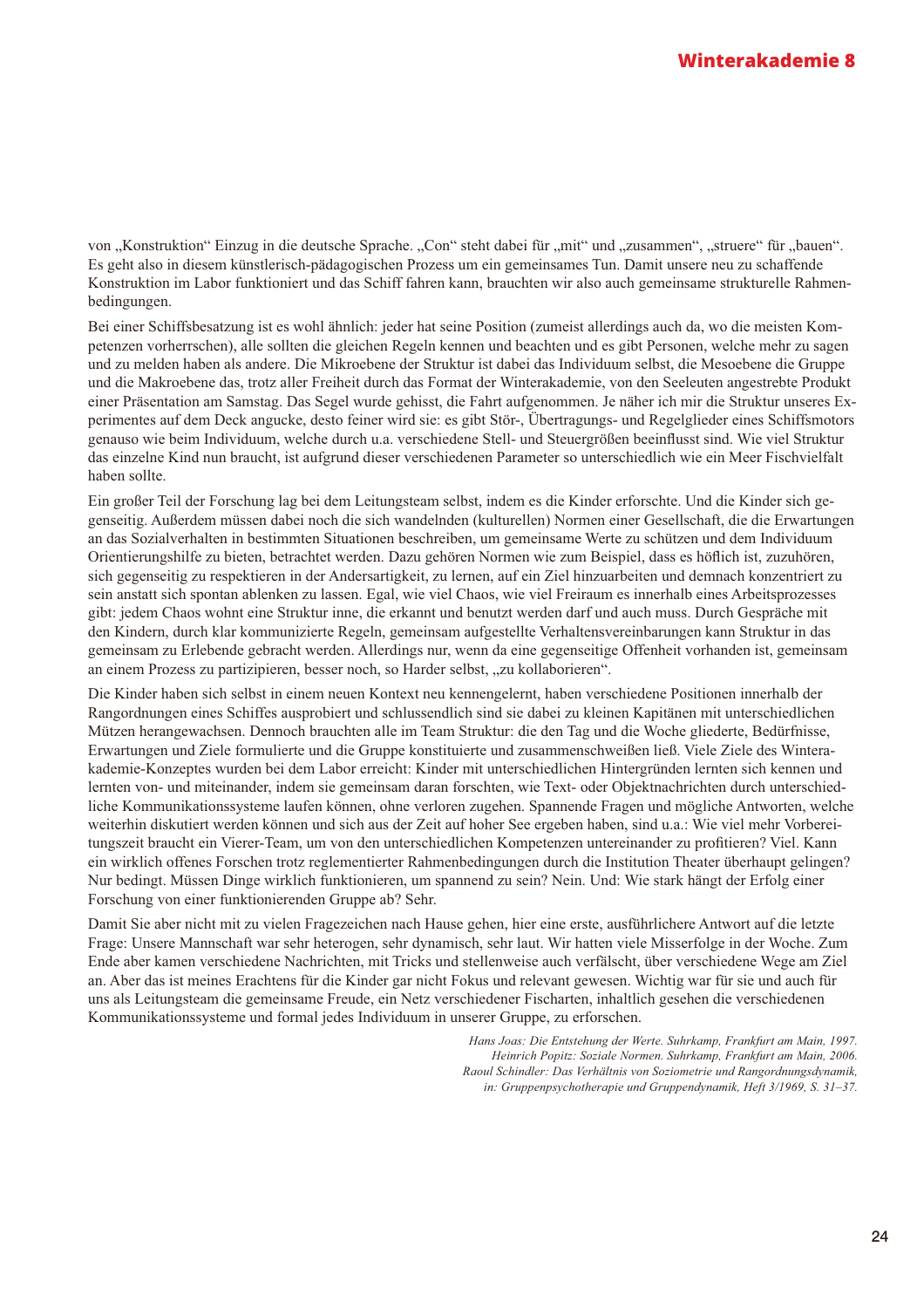

## Reflexions-Interview mit den Performance-Künstlerinnen **Harder & Schultz**

Das Interview führte Franziska Hanisch

Wie lang liegt die Winterakademie für euch gefühlt zurück?

Joy Harder: Gefühlt: gestern.

Marie-Alice Schultz: Körperlich auch. Ich schlafe jeden Tag, nachmittags auch, ich habe auch bis eben grade geschlafen.

Du meinst wegen der Winterakademie?

Marie-Alice Schultz: Ja.

Wie lange, meint ihr, hält das noch an?

Joy Harder: Erfahrungsgemäß sind das bei mir nach so einem Projekt immer drei bis vier Tage.

Marie-Alice Schultz: Ja, ich denke auch, zum Ende der Woche sollte das wieder gehen.

Was waren eure persönlichen Höhepunkte?

Joy Harder: Für mich der erste und der letzte Tag. Weil der erste Tag wirklich "out of control" war, das war so: "What?" - eine wirkliche Überraschung darüber, wie diese Gruppendynamik ist und auf der anderen Seite aber auch dieser großartige, spontane Bau von diesem Rohrtelefon über mehrere Stockwerke, das hat mich sehr beeindruckt. Der Samstag mit Publikum: da war es einfach toll für alle, auch und vor allem für die Kinder, dass das System funktioniert hat, so dass die Kinder dadurch mit einem guten Gefühl rausgegangen sind.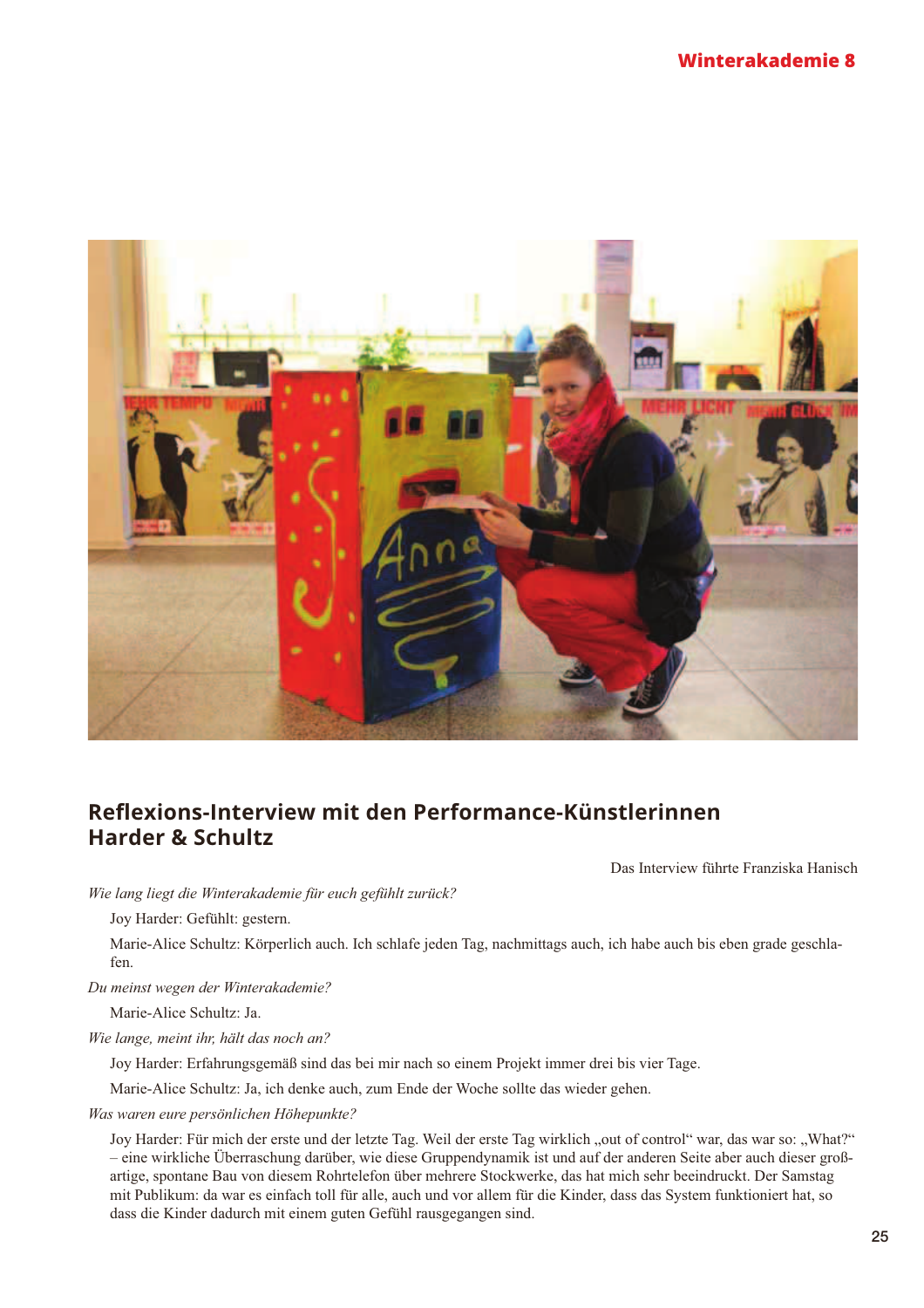Marie-Alice Schultz: Wenn Leute gesagt haben, dass sich etwas anderes rausgestellt hat als sie dachten. Dass zum Beispiel Leute plötzlich gesagt haben, dass jemand doch nett ist, weil sich das durch die Zusammenarbeit herausgestellt hat. Das fand ich ganz gut, dass man sieht, es kann sich noch etwas verändern.

#### Ihr hattet einen Arbeitsplan und eine Strategie, wie sind die denn aufgegangen?

Joy Harder: Im Endeffekt ist sie aufgegangen, aber damit das passiert, musste von allen unglaublich viel Energie investiert werden.

Marie-Alice Schultz: Ich dachte, wir würden die Grundfesten viel schneller etablieren können, so dass wir vielmehr Feinschliff machen können. Dass man zum Beispiel den Ablauf oder die einzelnen Stationen schon bis Donnerstag erreicht hätte, um Freitag dann nochmal mehr an der Präsentation zu arbeiten. So sind wir wirklich rein gerauscht und der erste Durchlauf war auch erst Samstagvormittag.

#### Was hättest du da noch mehr ausgearbeitet?

Marie-Alice Schultz: Den Auftritt der einzelnen Stationen. Dann hätte ich mir vielleicht noch mal überlegt, dass manche Kinder gar nicht zu Wort kamen oder sehr wenig. Dass ist mir erst an dem Samstag klar geworden, dass die Kinder, die oben an der Rohrpost standen, tendenziell viel weniger in Aktion waren. Das habe ich nicht mitbekommen, weil ich immer unten lief.

Joy Harder: Obwohl mich überrascht hat, dass Kinder, die im Grunde genommen eine unsichtbare Aufgabe hatten, teilweise extrem positiv darauf reagiert haben, wie zum Beispiel oben noch das Goldspray auf den Brief aufgetragen wurde, der dann weitergeschickt wurde, das hat euphorisches Erfolgsgerufe ausgelöst: "Es hat geklappt! Es hat geklappt!". Für einige Kinder wäre es gar nicht so nötig gewesen, noch einen Sprechpart zu haben. Was ich völlig unterbzw. anders eingeschätzt habe, ist, dass wir im Leitungsteam den ganzen Tag über gar keine Zeit hatten miteinander auszuwerten. Dadurch habe ich den Eindruck, dass wir als Team alle erst am Donnerstag, wo wir noch so lange nachts gesessen haben, wirklich wussten, wie wir uns das vorstellen. Erst dann war das für uns klar, wie das aussehen kann. Das war vielleicht ein bisschen spät, aber es war vorher nicht möglich. Das würde ich als Empfehlung gerne sagen: eine Stunde Teamsitzung in der Mitte des Tages, wo für die Betreuung der Kinder gesorgt ist, würde die Künstler, Begleiter und Assistenten total unterstützen.

#### Du hast ja eben schon einen eher pessimistischen Blick auf die Woche geworfen. Wo lagen noch Schwierigkeiten und wie habt ihr sie gelöst?

Joy Harder: Ich hatte den Eindruck, dass unsere größte Herausforderung war, eine Dynamik zu finden, um auf diese elf Kinder, auf diese Kombination von Kindern, eingehen zu können. Da haben wir verschiedene Strategien probiert: in kleine Gruppen einteilen und die Kinder nach Aufmerksamkeitsspanne beispielsweise integrierend sehr stark zu mischen. Wir sind immer mehr dazu übergegangen, ganz speziell auf die Kinder zugeschnittene Aufgaben zu verteilen, Grüppchen zu bilden und zu sagen: "Gut, wenn du jetzt eine Stunde in der Werkstatt am Karton malen möchtest, dann gehen wir den Weg." So sah die Lösung aus. Schwierig fand ich vor allem die Kombination: Das war der Anspruch: Man macht ein Labor, das heißt, man geht spontan mit dem um, was in diesem Labor passiert – und das in diesem institutionalisierten, riesigen Theatergefüge, das eigentlich für Theaterprofis und damit dafür gemacht ist, dass man bei der technischen Abnahme, bei der die Laborräume übergeben werden, genau weiß, wann man welches Licht wo braucht. Das passt nicht zusammen, das muss man einfach so sagen. Und wenn man dann kein Theaterprofi ist, die Theaterprofisprache nicht spricht und diese Abläufe eben nicht so gut kennt, wird es noch zusätzlich schwierig. Das habe ich schon als eine sehr große Herausforderung empfunden, die meinem Gefühl nach nicht wirklich gelöst wurde.

Marie-Alice Schultz: Das war sowieso ein bisschen unser Problem, dass wir so viele Stationen bespielt haben, die wir gar nicht alle beaufsichtigen konnten. Dass da Konflikte entstehen, weil wir nicht an elf Orten gleichzeitig sein können und dann immer Kinder in dem Moment alleine waren. Das war eine Schwierigkeit, weil es eine Gruppe war, in der man einigen Kindern nicht zutrauen konnte, dass sie alleine da stehen, weil sie rumwippen oder so. Das wurde insofern gelöst, als wir uns aufgeteilt haben.

Joy Harder: Ja, das war eine ausgebuffte, ortsspezifische Aufteilung, aber auch da hätte ich es schön gefunden, wenn ein Aufsichtspersonal da ist, das mit Kindern umgehen kann. Was nicht sagt: "Ich habe gehört, eure Kinder machen gerade irgendwo Lärm!" Ich denke aber, wenn da grad ein Kind ist, das kann irgendein Kind von diesen 120 Kindern sein, dann kann doch dieser Erwachsene sagen: "Hey, klettere da bitte nicht rauf." Es ist eine große Gruppe gewesen. Ich finde, diese elf Kinder waren zu viel für dieses Projekt.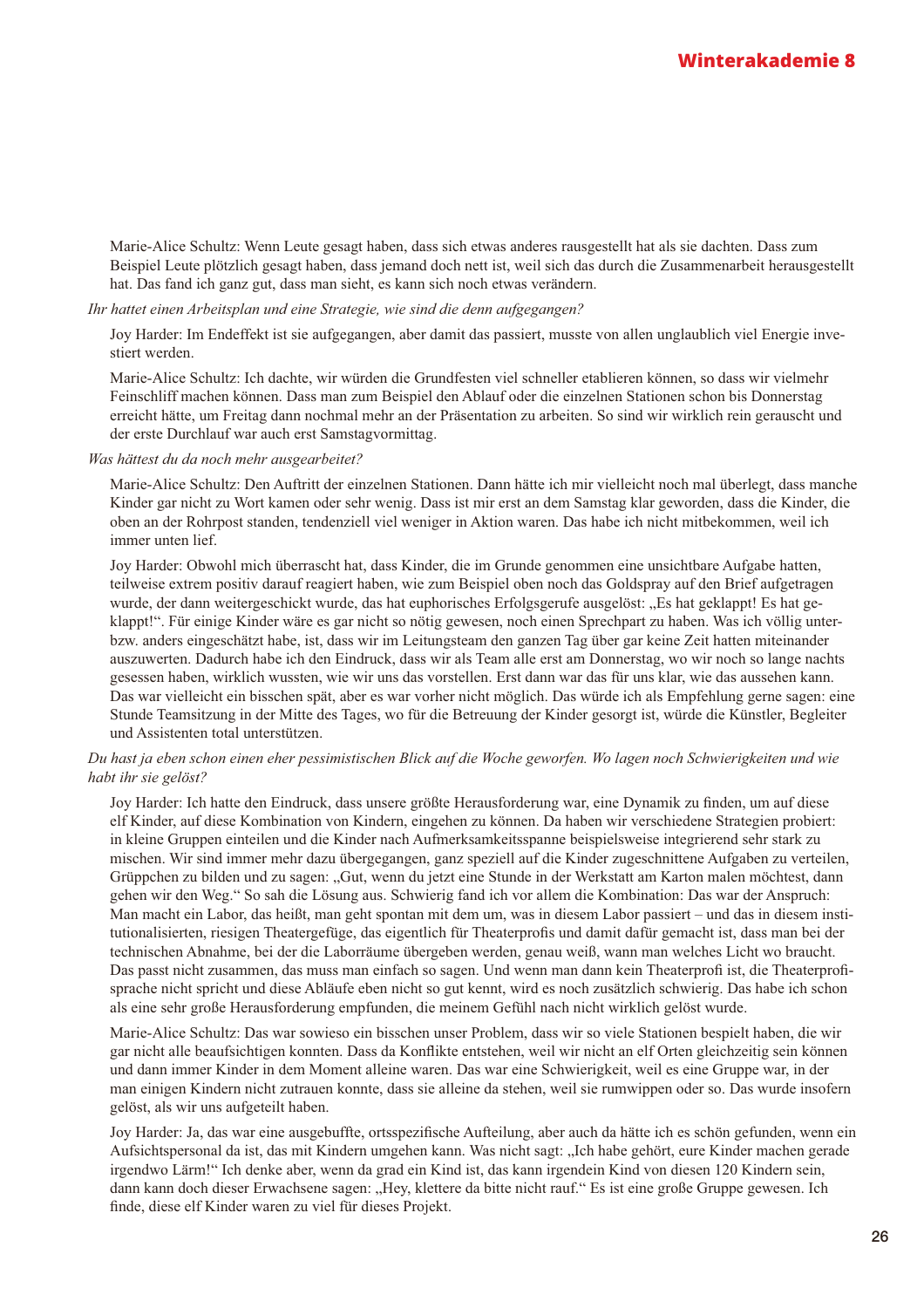#### Würdet ihr es jetzt anders machen, wenn ihr die Kinder im Vorfeld kennengelernt hättet? Oder: Stellt euch vor, in einem Jahr gibt es ein Projekt mit genau diesen Kindern?

Joy Harder: Ja, auf jeden Fall. Ich frage mich, ob ich es überhaupt machen würde? Es soll nicht böse gemeint sein, aber wir waren vier Erwachsene und ab irgendeinem Punkt ist es egal, ob man dann noch zwei Erwachsene dazu packt. Da ist die Gruppe von Kindern zu groß. Und da können nicht zwei Kinder dabei sein, die im Grunde genommen eine Einzelbetreuung brauchen und deshalb würde ich das vermutlich nicht noch einmal machen, weil ich dafür nicht ausgebildet bin. Obwohl ich es auch toll fand! Aber hart und konsequent gedacht: nicht nochmal.

#### Welche Überraschungen gab es denn?

Marie-Alice Schultz: Überraschend war für mich immer, wenn man wirklich in die Materie eingedrungen ist. Also das, was wir uns gewünscht hatten oder da, wo Gespräche stattgefunden haben, zum Beispiel bei der Gestaltung der Briefmarken. Dass Leute einen Ratschlag wollen und man denkt: "Ah, da kann ich unterstützen, das fällt in meinen Bereich, das ist nicht wieder einen Streit schlichten". So etwas fand ich sehr spannend, aber das war so reduziert, dass man selbst einen Mangel empfunden hat: man will über das eigentliche Thema reden und nicht über den Sozialstress. Das hat in der Gruppe sehr überwogen.

Joy Harder: Ich finde auch. Ich war richtig überrascht und begeistert von der Komplexität im Zusammenarbeiten, die manchmal eigendynamisch zwischen einigen Kindern passiert ist. Das finde ich ungeheuerlich, wenn ein Kind sagt: "Hey, in dem Moment habe ich oben das Signal gegeben, da kann ich schon runterlaufen und bin dann schon da!" und bietet damit einen Lösungsansatz für eine wirklich komplexe Situation an. Das ist bei unseren Kindern wirklich überraschend und schön. Ich finde auch total schön, obwohl ich damit so gar nicht gerechnet habe, dass unsere Kinder - darüber hatten wir im Anfangsinterview gesprochen - keine Rollen zu spielen hatten. Das ist mir auch im Vergleich zu anderen Projekten aufgefallen. Sie waren die Entwickler dieses Systems und als solche musste man für sie in den meisten dieser Stationen auch keinen Text schreiben. Das habe ich auch als Feedback von Bekannten bekommen, die sich das als Zuschauer angeschaut haben, dass unsere Kinder das ohne Schwierigkeit ganz trocken geschildert haben: "Wir haben dieses Rohrtelefon gebaut, es hat einwandfrei funktioniert, leider mussten wir es aus Feuerschutzgründen wieder abbauen und hier neu konstruieren. Jetzt funktioniert es nicht mehr so gut, deswegen schicken wir die Zettelchen jetzt über den Seilzug." Da muss nichts auswendig gelernt werden, weil die Kinder das erzählen, was sie wissen. Das finde ich eine ganz wichtige Erkenntnis, das finde ich toll.

#### Das ist ein schöner Anknüpfungspunkt zur Frage, welches Forschungsergebnis ihr mit den Kindern herausbekommen habt?

Marie-Alice Schultz: Wir hatten doch plötzlich diesen Zettel im Raum gefunden: "Alles wird improvisiert." Vielleicht, wenn das teuer bestellte Schiff aus der Schweiz nicht funktioniert, dass man das plötzlich auch mit einem Wasserkanister führen kann. Dass man die Lücken des Systems durch Menschenkraft füllt.

Joy Harder: Die Erkenntnisse sind viele kleine. Allein das Wissen: okay, so etwas oder so etwas kann man bauen, das funktioniert sehr gut, wenn man es allerdings mit der Schnur macht, dann geht das nicht. Das sind ganz praktische Erkenntnisse.

#### Inwiefern hat der Präsentationsgedanke im Endeffekt die Woche beeinflusst?

Marie-Alice Schultz: Vielleicht insofern, als es auf den Punkt sein muss. Das hätte mich genervt, wenn jemand sagt, er hat keine Lust. Da muss es eben stehen und da muss man sagen: "So, jetzt müssen wir es einmal ausprobieren, weil wir es morgen zeigen müssen". Da ist die Erwartung da, dass die einzelnen Sachen ineinander greifen, die man sonst als parallele Experimente hätte stehen lassen können.

Joy Harder: Ich glaube auch, dass das einer der Motivationsgründe für viele Kinder ist, dass sie das am Samstag ihren Eltern zeigen. Da waren sie auf Sachen stolz. Dass sie abends mit den Eltern durchlaufen und sagen: "Hier Mama, ich will dir das mal zeigen, was wir heute gebaut haben." Auch wenn man tagsüber gar nicht gemerkt hat, dass sie da stolz darauf sind und sie dieses Bedürfnis haben.

#### Also wäre die Frage vom Vorinterview beantwortet, dass Kinder Ergebnisse auch brauchen?

Marie-Alice Schultz: Ja. Und auch die Möglichkeit zu zeigen, was sie gemacht haben, das denke ich schon.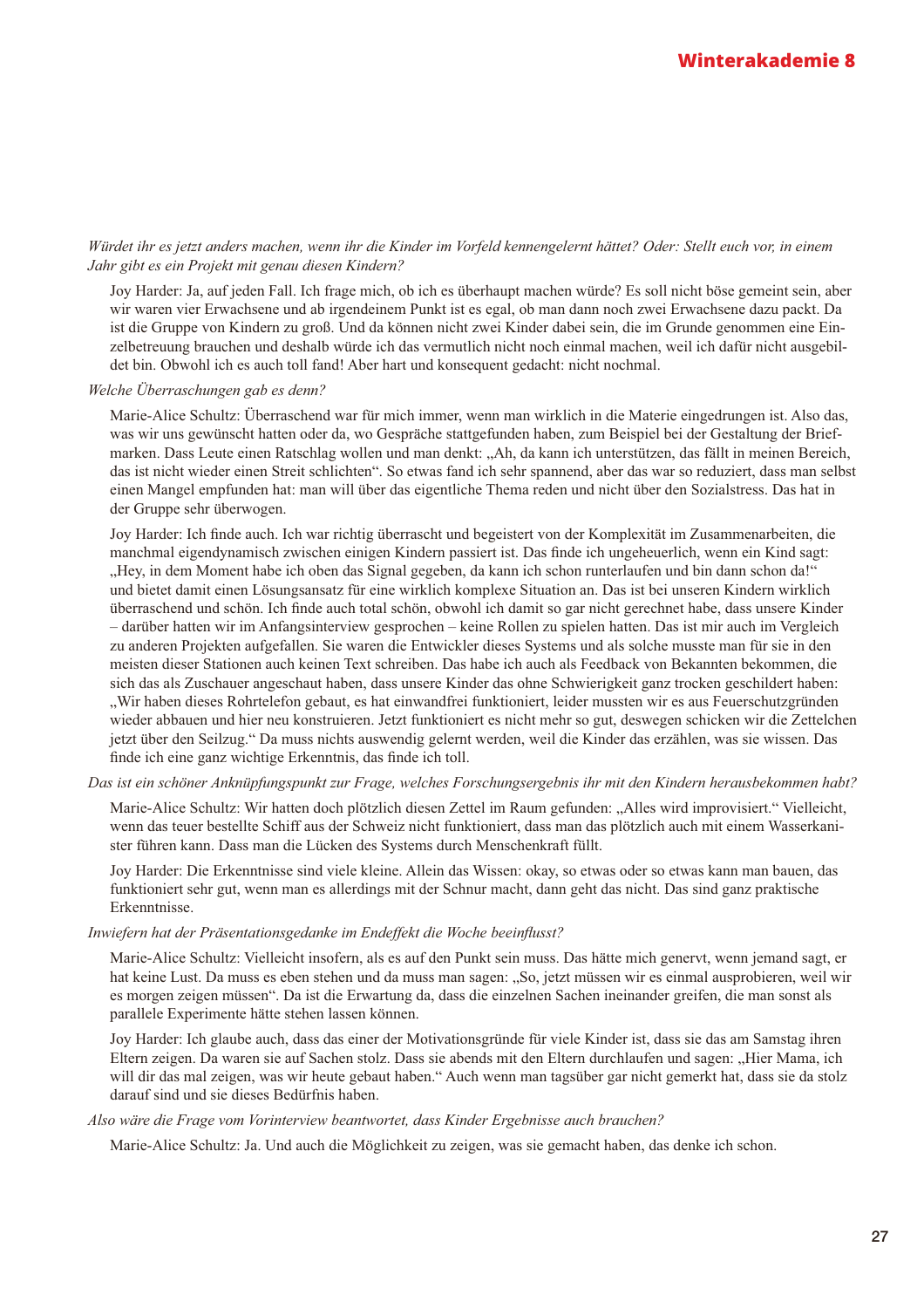#### Beim Vorinterview war von dir, Marie-Alice, auch die Frage, wie viel Struktur für und innerhalb des Tages die Kinder brauchen. Habt ihr jetzt eine Antwort?

Marie-Alice Schultz: Ich würde bei den einzelnen Kindern unterscheiden. Einige können sich gut selbst strukturieren und bei anderen habe ich gedacht, die müssen gegenteilig klare Ansagen bekommen, damit sie vielleicht selbst einen Ankerungspunkt erhalten. Einmal bin ich zum Beispiel reingekommen und habe gesagt: "Äh, hier ist ja gar nichts weiter gegangen." "Nee, du warst ja weg." Dass man so einen Prozess ständig begleiten muss. Da wäre das Ziel, dass das Kind das irgendwann selbst einteilt. Aber vielleicht muss man am Anfang sagen, was als nächster Schritt kommt. Weil der Kamerad oder die Spielzeugpistole sonst kurzzeitig wieder interessanter ist.

Joy Harder: Ich glaube, das ist eine zentrale Sache, die die Kinder da lernen. Sie sind in dem Alter selbst noch total in der Zwickmühle zwischen sich ganz schnell für etwas völlig anderes zu interessieren – also, die planen jetzt nicht so, wie man das macht, wenn man älter ist – und andererseits am Ende etwas zeigen zu wollen. Man ist dafür verantwortlich, sie ständig daran zu erinnern, dass sie da dran bleiben müssen, um dann irgendwann etwas zeigen zu können. Vielleicht könnte man noch chaotischer arbeiten, dann würde ich aber sagen: "Wir wissen überhaupt nichts über dieses System, wir haben gar keine Zielvorstellung, wir arbeiten nur mit dem, was spontan entsteht." Dann braucht man aber ein Team, das extrem spontan reagieren kann. Ich weiß nicht, wie ich mir das vorstellen soll, aber das ist ein gesellschaftliches Thema, glaube ich: wie chaotisch kann ein Arbeitsprozess aussehen und immer noch glücklich machen?

#### Habt ihr denn forschend gearbeitet? Oder vergisst man das Forschen aufgrund des Chaos und plötzlich wird die Pistole interessanter?

Joy Harder: Ich würde sagen: Ja. Haben wir! Allerdings war ein großer Teil der Forschung unsererseits: was geht mit welchem Kind? Wir mussten diese Kinder irgendwie erforschen. Und die mussten sich gegenseitig erforschen.

#### Wie sehr war die Arbeit mit den Kindern auf Augenhöhe?

Marie-Alice Schultz: Oh, das ist schwierig. Ich würde sagen, solange ein Gespräch stattgefunden hat, war das auf gleicher Ebene. Bei Blockadeanfällen hatte man den Eindruck, autoritär auftreten zu müssen. Denn, wenn es nicht mehr funktioniert, hat man die Verantwortung und muss durchgreifen. Und wenn jemand nicht mehr artikuliert, woran es hapert, sondern einfach nur zumacht, dann ist das mit der Augenhöhe schwierig. Sobald jemand artikuliert, ich habe da eine Schwierigkeit oder vielleicht in Kindersprache: "Ich kann das nicht.", dann kann man einen Weg finden. Aber wenn man gar nicht versteht, dass jemand hakt und nicht nur trotzig ist, dann wird es schwierig.

Joy Harder: Ja, das ist auch lustig, was man in solchen Situationen sagt, zum Beispiel "Am Samstag kommen eure Eltern!", um zu erreichen, dass ein Kind im aufpasst, mitarbeitet, nicht rumschreit, nicht wegrennt. Also fast so, wie wenn man sagt: "Achtung, Leistungskontrolle, du willst doch keine Sechs schreiben, oder?"

#### Fallen euch Situationen ein, wo ihr die Kinder nicht eingebunden habt?

Marie-Alice Schultz: Bei der Abschlusspräsentation auf der Bühne. Da haben wir ganz klar entschieden und gesetzt, wer jetzt mitmacht und wer nicht. Weil wir uns aufgrund dieser kurzfristigen Aktion auch einfach Stress ersparen wollten.

Joy Harder: Ja, das stimmt. Bei unserer Netzvorführung würde ich dagegen relativieren, weil ich mit der Aufteilung, wie wir sie gefunden haben, für meinen Teil sehr zufrieden bin. Dass speziell die beiden Kinder, mit denen es in dem Projekt am schwierigsten umzugehen war, eine gesonderte Aufgabe bekommen haben. Alle hatten eine Aufgabe.

#### Was denkt ihr, was die Kinder mitnehmen?

Joy Harder: Auch wieder sehr unterschiedlich. Vor einem Publikum zu stehen und etwas erklären zu können. Die Kinder, die das gemacht haben, waren von sich vielleicht gar nicht überrascht, aber ich war überrascht. Ich denke, dass sie das als Wissen mitnehmen: das kann ich, vor so einer Situation muss ich keine Angst haben. Und selbst wenn das, was ich erkläre, nicht so perfekt funktioniert, ist es nicht schlimm. Vielleicht auch, dass andere Kinder manchmal anders sind, als man sie zuerst eingeschätzt hat, weil auch da die Veränderung untereinander sehr stark war. Weil wir am ersten Tag einen Teil der Gruppe hatten, die gleich gesagt hat, mit der Person wollen wir nicht! Die dann aber im Laufe der Woche sehr auf seiner Seite waren und sich auch für ihn eingesetzt haben.

Marie-Alice Schultz: Ja, er hat auch einmal festgestellt: "Mensch, die mögen mich ja." Dass man in einer anderen Gruppe eine andere Chance hat und nicht der Klassenclown ist. Dass sich das ändern kann je nach Projekt: anders angenommen zu werden als zum Beispiel in der Schule.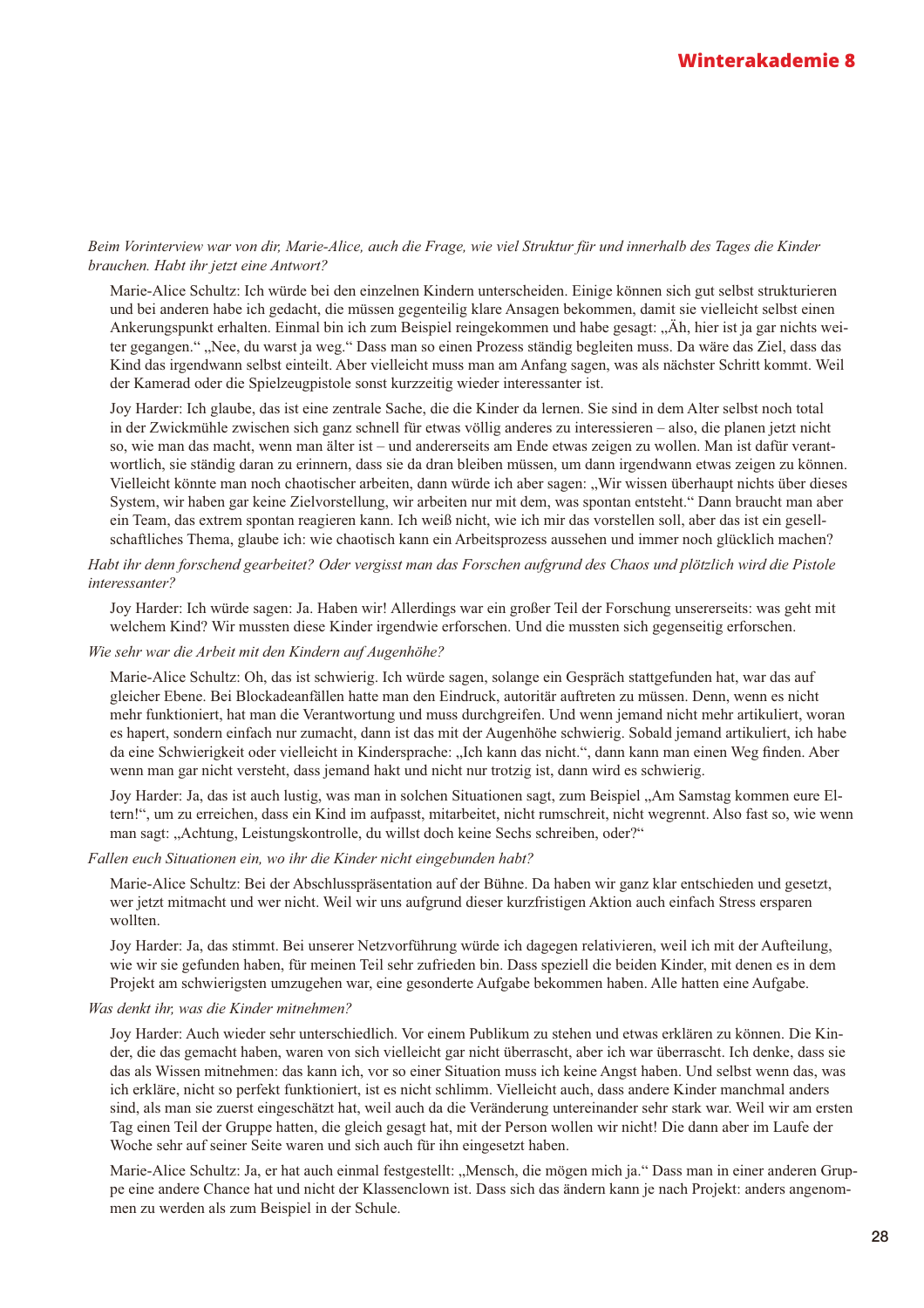Joy Harder: Also noch einmal zusammenfassend: dass die Kinder sich verändern, dass sie Sachen präsentieren können, die sie selber verstanden haben. Ich meine, wie geil ist die Erkenntnis: wenn ich etwas verstanden habe, muss ich nichts lernen, ich kann es vor 20 Leuten spielen, ohne eine Rolle zu haben, ich kann es einfach erzählen. Was für eine Aufgabe, die die Person dort am Hauptpostschalter gehabt hat, was für eine heftige Situation! Ich glaube, die Erkenntnis erlangt zu haben, wie wenig ausreicht, um so etwas wahnsinnig Zauberhaftes zu erzeugen! Dass so ein Seilzug da oben längs wandert oder ein Fahnenalphabet, mit dem man einen Text verschlüsselt und überträgt. Wo die Erwachsenen dann alle stehenbleiben und sagen: "Ja, das ist ja toll!"

#### Das war auch eine anfängliche Frage: was interessiert Kinder im Alter von 10 bis 12 in Berlin? Habt ihr eine Antwort gefunden?

Joy Harder: Ja. Ich glaube, sie interessiert das Gleiche wie mich auch. Auf der Ebene war da zwischen Erwachsenen und Kindern wirklich kaum ein Unterschied.

Marie-Alice Schultz: Ich glaube, die Ablenkung ist größer als bei uns früher. Dadurch, dass im Fover die ganzen I-Pads und Laptops aufgebaut waren, die haben eine Sogkraft. Wir hatten nicht die Möglichkeit, in so eine virtuelle Welt abzudriften.

#### Die Freude am Experimentieren, wie schätzt ihr die bei den Kindern ein?

Joy Harder: Je nach Leistungsfähigkeit. Ich glaube, dass unser Projekt anspruchsvoll war.

Marie-Alice Schultz: Aber es gab eine enorme handwerkliche Begeisterung, jeder wollte anpacken. Wir hatten kaum Kinder, die gesagt haben: "Nö, das machen wir jetzt nicht." Es war eher ein Messer, ein Pinsel oder eine Schere zu wenig.

#### Was haben die Kinder euch beigebracht?

Marie-Alice Schultz: Zum Beispiel, dass die Kinder einen Vorgang unendlich lang beschreiben können, ohne dabei nervös zu werden, wobei ich schon dachte: "Hoffentlich langweilen sich die anderen, das Publikum, gerade nicht. Komm doch mal zum Punkt." Wie man mit Zeit umgeht, ist ein bisschen anders und das fand ich spannend.

Joy Harder: Oder dass Sachen nicht funktionieren müssen, um interessant zu sein. Die Automaten zum Beispiel haben eine gewisse Schönheit, auch wenn sie noch gar nichts können. Das muss man sich echt merken.

Marie-Alice Schultz: Ja, und eigentlich ging das Meiste über die Beschreibung und den ausgefuchsten Bauplan, der viel mehr versprach, als jemals gehalten wurde.

Joy Harder: Manche Kinder haben in diesem Alter ein sehr starkes Gerechtigkeitsempfinden. Man kann nicht zu dem einen Kind sagen: "Nein, du kannst jetzt nicht noch mitkommen, die Gruppe ist schon aufgeteilt." und dann fragt noch ein Kind und man sagt: "Okay, jetzt mache ich eine Ausnahme." So etwas geht nicht, aber es ist mir passiert, weil ich nicht konzentriert war. Das Kind meinte dann zu mir: "Das war jetzt nicht gerecht." und da habe ich gesagt: "Das stimmt."

Marie-Alice Schultz: Ich fand es ganz spannend, dass zum Teil Unteraufgaben vergeben wurden, wie zum Beispiel bei der Hauptpoststelle, wo der Angestellte seiner kleinen Schwester den Knopf mit der Rohrpost anvertraut hat und sagte: "So, deine Aufgabe ist jetzt hier zu drücken." Die Kinder konnten innerhalb des Systems selbst delegieren.

#### Wie hat das kollektive Arbeiten bei der Winterakademie eure Arbeitsweise beeinflusst? Es gab ja Vor- und Zwischentreffen, wir waren ein Vierer-Team...

Marie-Alice Schultz: Kurz vorweg: was ich nicht so eingeschätzt hatte, war, dass während der Präsentation so viel los ist im Haus. Da hatten wir vom Zeitplan her etwas Koordinationsprobleme – da das nie parallel geprobt wurde, war mir gar nicht klar, dass auch andere Touren durch das Terrain laufen. Ich dachte, die anderen Präsentationen sind alle auf der Bühne. Dadurch kam es zu einem höheren Lärmpegel. Die inhaltlichen Absprachen waren immer gut, aber Zeit- und Raumplan-Fragen waren etwas Hauruck gelöst. Ich hätte es lieber gewusst, dass ich da nicht nur mit 30 Leuten stehe, sondern dass da weitere 20 Leute vorbeitraben: denn dann muss das Kind doppelt so laut präsentieren. Wir hätten den Bereich absperren können, da das Publikum anderer Gruppen stellenweise durch unsere Präsentation durchgelaufen ist. Das ist wahrscheinlich sehr schwierig zu planen, wer sich wann wo befindet.

Joy Harder: Das Gruppen-Bergfest am Mittwoch hat einen schon gestützt, würde ich sagen. Man hat sich nicht damit allein gefühlt, dass man zum Beispiel einfach mordserschöpft ist, dass man auch über Sachen enttäuscht ist und so weiter. Dass das geteilt wurde, das finde ich wirklich sehr wertvoll.

Marie-Alice Schultz: Ja, das fand ich auch gut.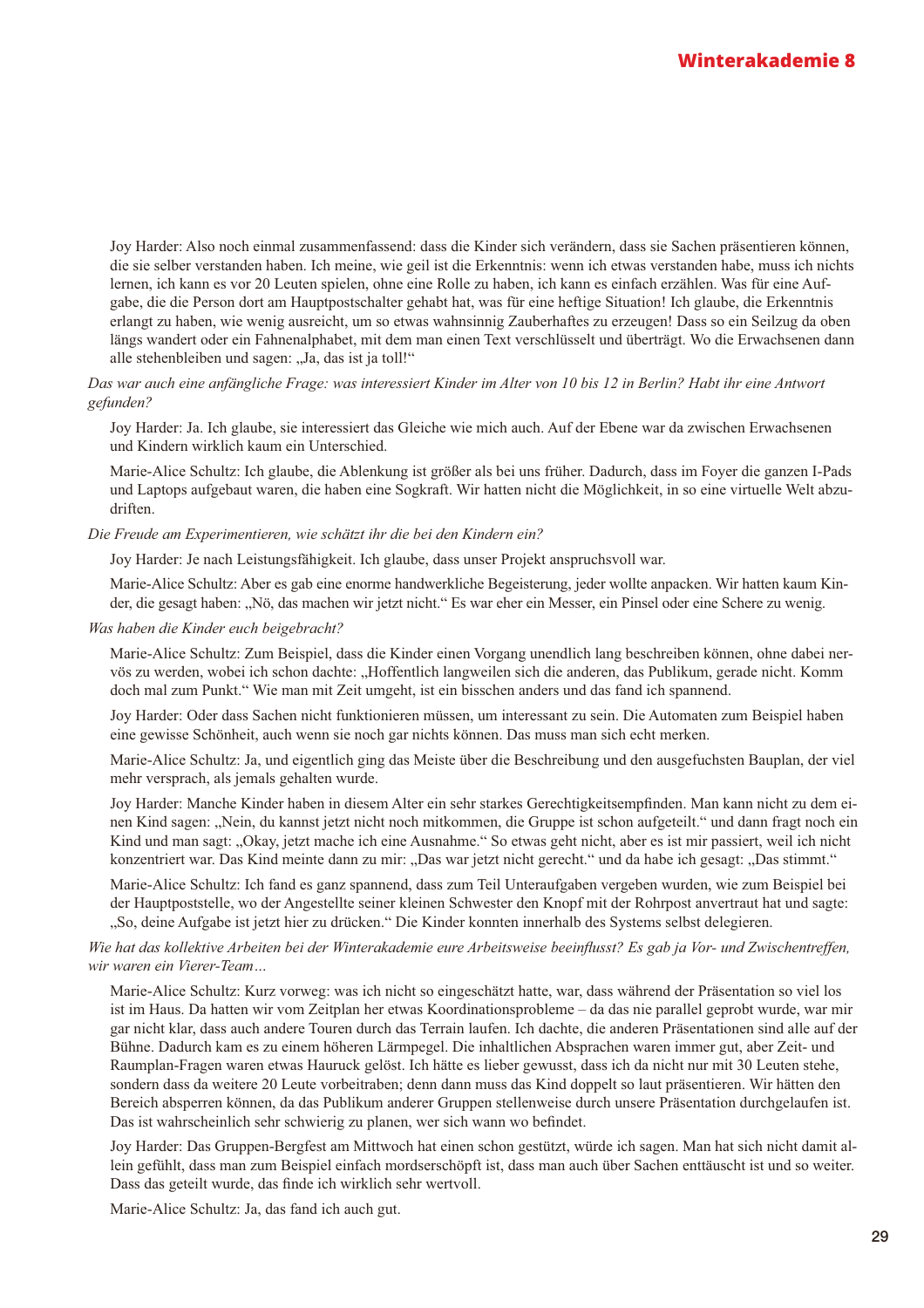#### Gab es Synergien zwischen den einzelnen Modulen wie Lunch-Lecture, Abendveranstaltungen, Bergfest, zwischen den Laboren und so weiter?

Joy Harder: Es gab Angebote, Synergie-Effekte zu nutzen und es wurden Vorschläge formuliert. Ich denke aber, dass die Zeit und die Energie häufig fehlten, es wirklich zu tun.

Marie-Alice Schultz: Die zwei Wochenendtreffen im Vorhinein waren dafür ganz gut, da hatte man auch Zeit, mit den anderen zu reden, aber in der Winterakademie-Woche waren es meist zwei Sätze und: "– Ich muss weiter".

Joy Harder: Wir haben das Labor 4 in einem Extra-Treffen besucht und hatten für die Präsentation auch etwas zusammen geplant, aber das konnte nicht mehr umgesetzt werden. Dass wir die als Testpublikum besucht haben, war total gut. Die waren jedoch an einem Punkt, wo sie so fertig waren und so wenig Zeit hatten, dass man das nicht auswerten konnte. Oder die Frage: Hängt man die eigenen Baupläne neben die Baupläne eines anderen Labors? Da müsste man auch eine Stunde Zeit haben, um das zu gestalten und zusammen aufzuhängen.

#### Ich höre da das Zeitdefizit heraus. Wenn ihr euch vorstellt, in zehn Jahren soll es die Winterakademie weiterhin geben, wie muss sie dann aussehen oder sich entwickeln?

Joy Harder: Weniger ist mehr. Ich verstehe, Finanzen sind leider immer ein Argument, aber die Sponsoren haben auch wahnsinnig viel Raum eingenommen. Bionade beispielsweise. Das finde ich echt schwierig. Weniger Rahmenprogramm, auch für die Kinder. In meiner Einschätzung ist das "too much". Also lieber noch Begegnungen zwischen den Laboren schaffen. Weniger Kinder innerhalb der Labore. Außer, wenn Künstler ein Projekt entwerfen, in dem sie sich viele Kinder wünschen. Bei uns kam die Anfrage, ob wir auch elf statt zehn Kinder nehmen würden, weil es so viele Anmeldungen gab. Ich habe "Ja, klar! Kein Problem." gesagt. Hätte ich gewusst, wie es läuft, hätte ich nein gesagt. Da wäre ich um zwei Kinder weniger echt glücklich gewesen. Und vielleicht ein paar mehr Kapazitäten in die Betreuung der Kinder stecken, als in ein Rahmenprogramm. Auch die Eröffnungsveranstaltung war so lang, dass unsere Kinder hinterher eigentlich eine Stunde Pause gebraucht hätten. Genauso die Schlusspräsentation – das ist ein Riesenprojekt. Ich bin überzeugt davon, dass man das kleiner und mehr "work in progress" und einfacher gestalten kann, da kann ganz viel weg, es ist nicht nötig, das so groß zu machen.

Denkst du, dass das attraktiv für die Kinder ist? Muss es dann vom Format anders werden, um attraktiv zu bleiben?

Joy Harder: Erste Frage: Ja. Zweite: Wenn man 20 Gäste hat, die zugucken, was die Kinder präsentieren, dann ist das für die schon genug. Ich glaube nicht, dass die so auf Spektakel aus sind und sie wirklich etwas vermissen würden, wenn ein Teil dieser großen Bühnenshow nicht gewesen wäre.

Marie-Alice Schultz: An sich fand ich es schon gut, dass zum Schluss nochmal alle zusammen in einen Saal kommen. Von der Länge könnte schon gekürzt werden. Ich fand auch gut, kurz Ausschnitte aus anderen Stücken zu sehen, aber die hätten meiner Ansicht nach etwas gekürzt werden können. Aber generell, dass man alle am Ende noch einmal zusammenführt, fand ich nicht schlecht. Beim Rahmenprogramm mit Mouse Machine zum Beispiel konnten die Kinder noch gemeinsam etwas komponieren, was für einige doch ein großer Anreiz.

Joy Harder: Ja, das verstehe ich. Aber man ist zweimal in dem großen Saal zusammengekommen.

Marie-Alice Schultz: Ja, auch diese ellenlosen Danksagungen.

Joy Harder: Es fällt mir jetzt auch schwer, das so schnell zu beantworten, aber wenn ich das konzipieren würde, würde ich wahrscheinlich gucken, wo man da Löcher schaffen kann.

Marie-Alice Schultz: Ich glaube, ich hätte am Schluss auch das Essen noch einmal anders gemacht, weil das vom Raum gar nicht so war, dass alle Platz hatten. Vielleicht, dass man Tische hat, wo die Leute auch miteinander reden können. Da wusste man auch gar nicht, sind die Kinder jetzt schon gegangen? Kann ich mich jetzt noch von ihnen verabschieden? Es gab für unser Labor keinen Abschluss.

#### Gab es sonst noch Defizite bei dem Arbeitsablauf und -treffen von der Parkaue und wenn ja, welche?

Joy Harder: Wichtig ist mir das mit dieser Theaterstruktur. Wenn man Labore haben will, dann müssen die Leute, die da in der Woche beschäftigt sind, auch bereit sein, darauf einzugehen, anders geht's nicht.

Marie-Alice Schultz: Vielleicht auch, dass man Leute aus den unterschiedlichen Laboren zusammentut, wie in dem Beispiel mit den Zeichnungen. Dass man sagt: "Okay, dann trefft ihr euch um Fünf und guckt euch das an." und nicht, dass es plötzlich heißt: "Nee, die haben doch keine Zeichnungen, macht ihr das mal alleine." Dann bauen wir das auf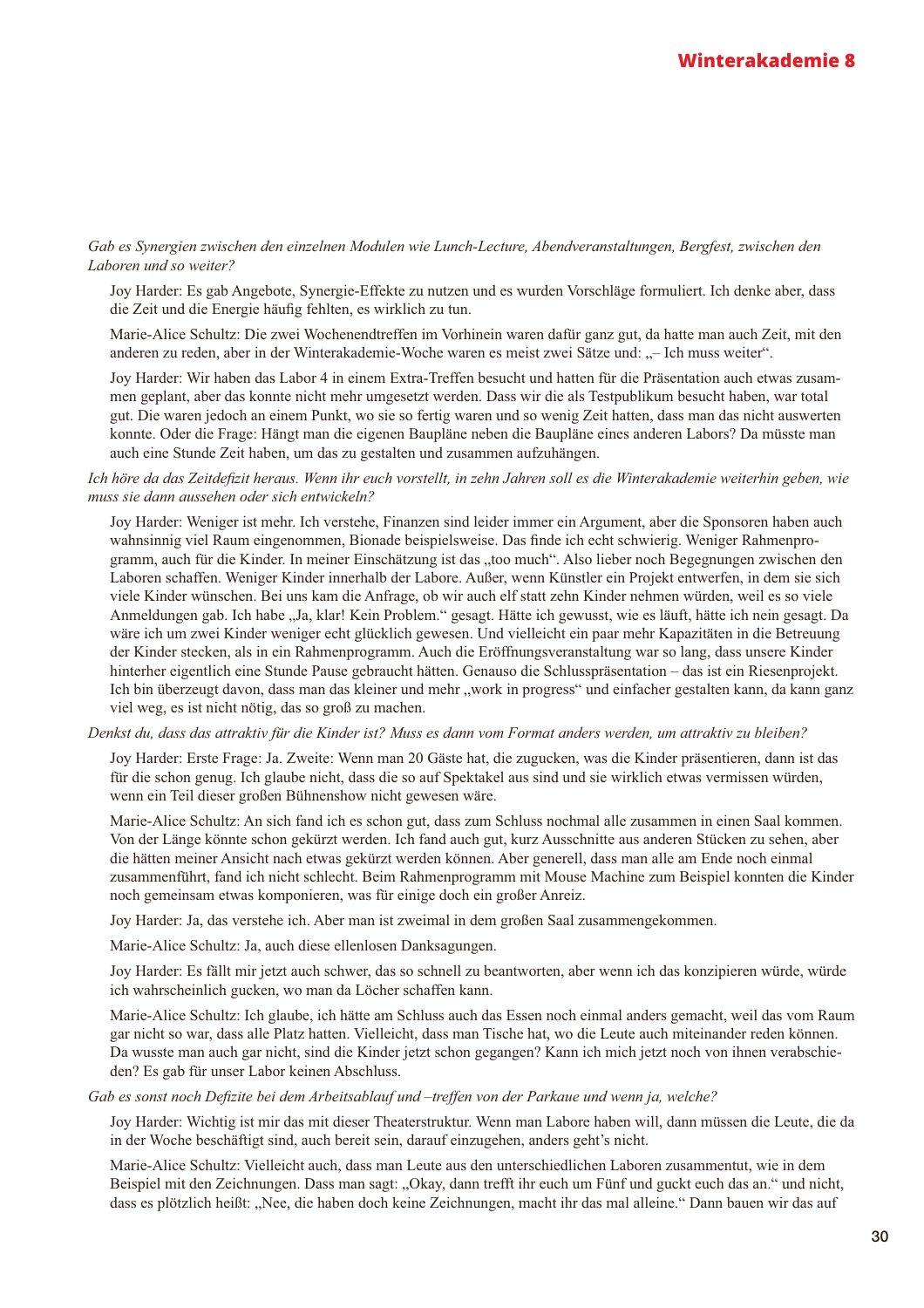und einen Tag später sehe ich dann, dass die doch Zeichnungen dazu hängen. Vielleicht könnte man das so lösen, dass das verbindende Organisationsteam Zeit und Treffen schafft.

#### Deine Antwort, Joy, hört sich für mich fast so an, als ob die Zukunft der Winterakademie nicht an die Institution Theater gekoppelt ist, weil sie zu unflexibel für Labore ist?

Joy Harder: Das ist jetzt meine starke historische These als Theaterwissenschaftlerin, dass der institutionalisierte Theaterbetrieb immer Sachen machen will, für die er nicht geschaffen ist.

Aber welches Haus wäre flexibler?

Joy Harder: Eine Kunstfabrik im Fluggraben. Ein Gebäude in Kreuzberg, wo diese Strukturen gar nicht sind, wo man ein Team speziell für das Projekt zusammenstellt. Da denkt man jetzt wirklich noch mal ganz anders, aber das könnte auch sehr spannend sein. Ansonsten, um das noch einmal zu betonen: ganz viel fand ich wirklich großartig. Von den Ansätzen her. Und diese Akademiewochenenden waren wirklich super.

Worin seht ihr das Partizipative, das ist ja auch ein Schlagwort der Winterakademie?

Marie-Alice Schultz: Ach ja? Es gibt ja auch einige Künstler, die sonst noch gar nicht mit Leuten zusammen gearbeitet haben. Dass die dann plötzlich andere an ihrem Prozess des kreativen Erschaffens teilnehmen lassen, das ist das Partizipative. Man gibt stückweit etwas aus der Hand, indem man sagt: "So, wir teilen das jetzt mal auf. Das ist unsere Idee, aber ihr macht etwas draus." So habe ich es empfunden.

Joy Harder: Ich weiß nicht, wie partizipativ die Präsentationen bei den anderen waren, die waren teilweise parcourshaft. Der ganze Samstag war wie ein Parcours angelegt, das Publikum wandert so rum. Das hat etwas sehr aktives, normalerweise wird ein Publikum in einen Raum gesetzt, das Licht geht aus und es läuft, und zwar nicht das Publikum. Was das Arbeiten anbelangt, ist die Grundidee, dass Künstler aus verschiedenen Bereichen partizipieren. Also, Partizipation ist gar nicht so ein gutes Wort, weil Kollaboration die bessere Utopie wäre. Bei Partizipation hast du immer einen, der normalerweise nicht dabei wäre und dann sozusagen beteiligt wird.

#### Kollaboration bedeutet was für dich?

Joy Harder: Eine Zusammenarbeit von Menschen. In dem Fall von Künstlern mit Kindern.

Historisch ist Kollaboration negativ konnotiert: sich hinter dem Rücken mit jemanden verbünden.

Joy Harder: Es hat etwas Subversives, Kooperation klingt neoliberal. Kollaboration hat einen starken politischen Impetus, aber das Wort mag ich sehr gerne. Gerade, wenn in der Eröffnungsveranstaltung zur Illegalität aufgerufen wird. Das fand ich positiv, ich wünschte, es hätte sich stärker verwirklicht.

#### Wie habt ihr den Einfluss der Kuration, der künstlerischen Leitung, empfunden, im Vergleich zu bisherigen Arbeitserfahrungen?

Joy Harder: Wir haben normalerweise gar nicht so viel mit künstlerischen Leitern zu tun, weil hier durch das Arbeiten mit Kindern die Theaterpädagogik ins Spiel kommt. Wo man normalerweise als Künstler sagen würde: "So ist mein Konzept und ich weiß, was ich da mache.", ist man hier von Vornherein in einem Dialog. Ich fand es generell eine ganz tolle Unterstützung. Ich fand, die KL hat ganz toll versucht, Sachen bei uns möglich zu machen, sie hat sich sehr stark dafür eingesetzt.

Marie-Alice Schultz: Das würde ich auch sagen.

Joy Harder: Was man normalerweise auch von einer KL erwarten würde. Und das fand ich gut. Das denk ich, ist schon deren Aufgabe. Es gibt diesen kuratorischen Moment und dann vertraue ich einem Künstler oder einer Künstlerin, dass sie etwas Gutes macht. Das heißt, in dem Moment, ab dem sie dabei ist, geht es darum, das Projekt zu unterstützen. Denn, wenn ich es unterstütze, vertraue ich darauf, dass es gut wird. Und das ist hier genauso wie bei anderen Festivals oder wenn ich die KL bin.

Was nehmt ihr für euch und eure Arbeiten mit?

Marie-Alice Schultz: Wieder ein Schritt weiter.

In Richtung?

Joy Harder: Wissen, was man tut.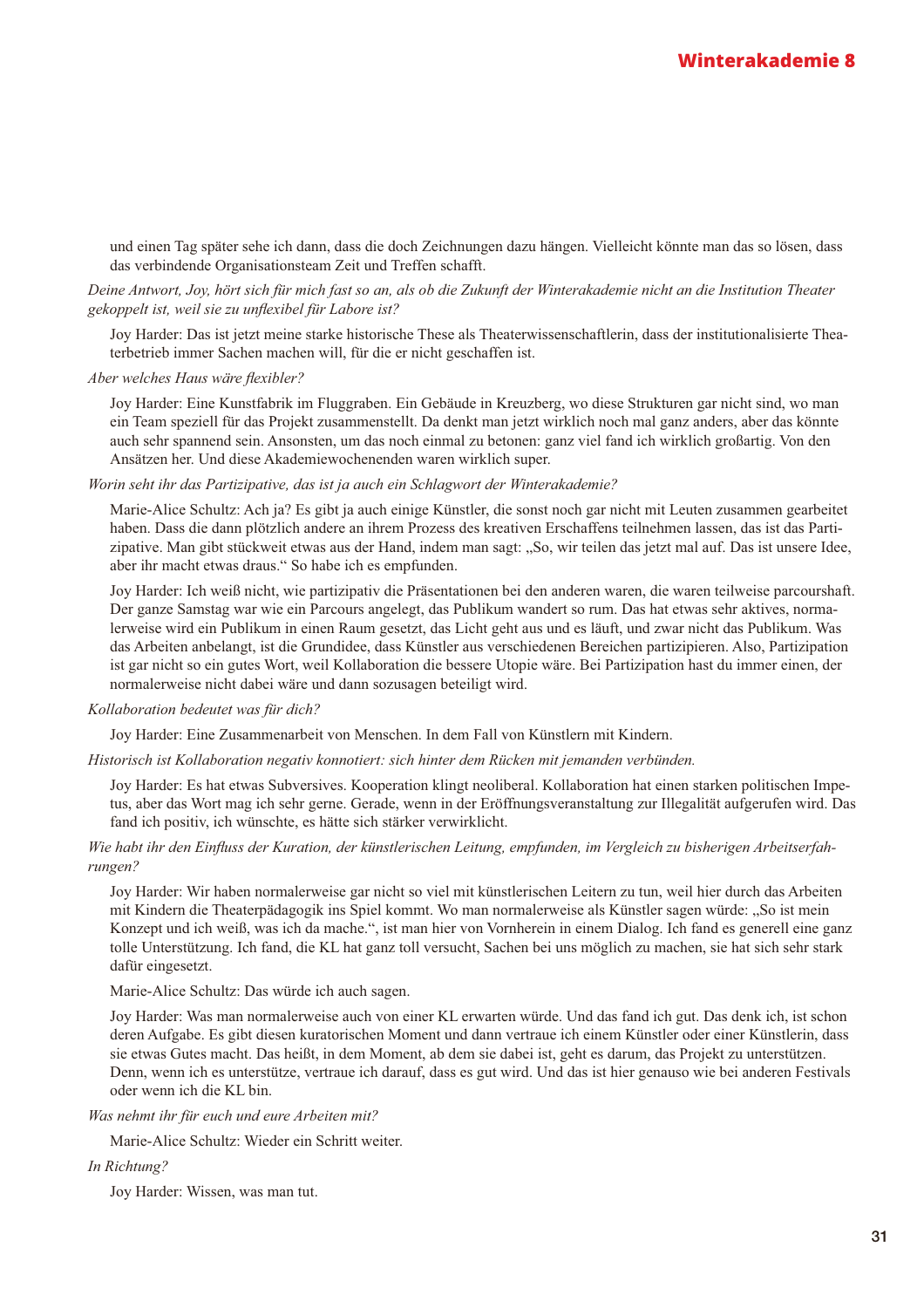Marie-Alice Schultz: Man hat so einen Rucksack und darin füllt sich immer mehr an - wir hatten mal ein Projekt mit Studenten, jetzt mit Kindern.

Wird das jetzt deine Lieblingszielgruppe?

Marie-Alice Schultz: Ich würde nicht ausschließen, dass man das nochmal macht.

Im Vorfeld noch mehr die individuellen Möglichkeiten und Kompetenzen abstecken, wer sich um was und wen kümmert?

Marie-Alice Schultz: Das stimmt. Das müssen wir, Harder & Schultz, immer wieder untereinander neu verhandeln. Und das wird bei jedem Projekt immer feiner getunt. Man kennt sich immer besser und würde euch in der nächsten Arbeit auch immer besser kennenlernen und wissen, was jetzt was bedeutet, oder wie man womit umgehen kann. Wo die Stärken liegen und so. Wir arbeiten oft mit neuen Leuten zusammen, die uns unterstützen, und hatten auch schon andere Assistenten, die wiederum waren auch ganz anders. Dass man das Delegieren lernt: welchen Teil kann ich abgeben oder welchen Teil muss ich unbedingt behalten, damit es noch mein Projekt bleibt.

Joy Harder: Wie kann man es vermeiden, verschiedene, widersprüchliche Ansagen zu machen? Es geht nicht immer darum, dass man ewig lange miteinander redet und diskutiert, aber in dem Moment, in dem man Teilnehmer hat, mit denen man kollaborieren möchte, muss man viel besser voneinander wissen, wie die Vorstellungen sind und was man vorhat. Darauf möchte ich beim nächsten Mal noch besser vorbereitet sein, um in dem, wenn es dann stattfindet, flexibel genug zu bleiben. Die Stärken zu nutzen, wenn man sie sieht. Das kann man auch vorher nicht alles wissen.